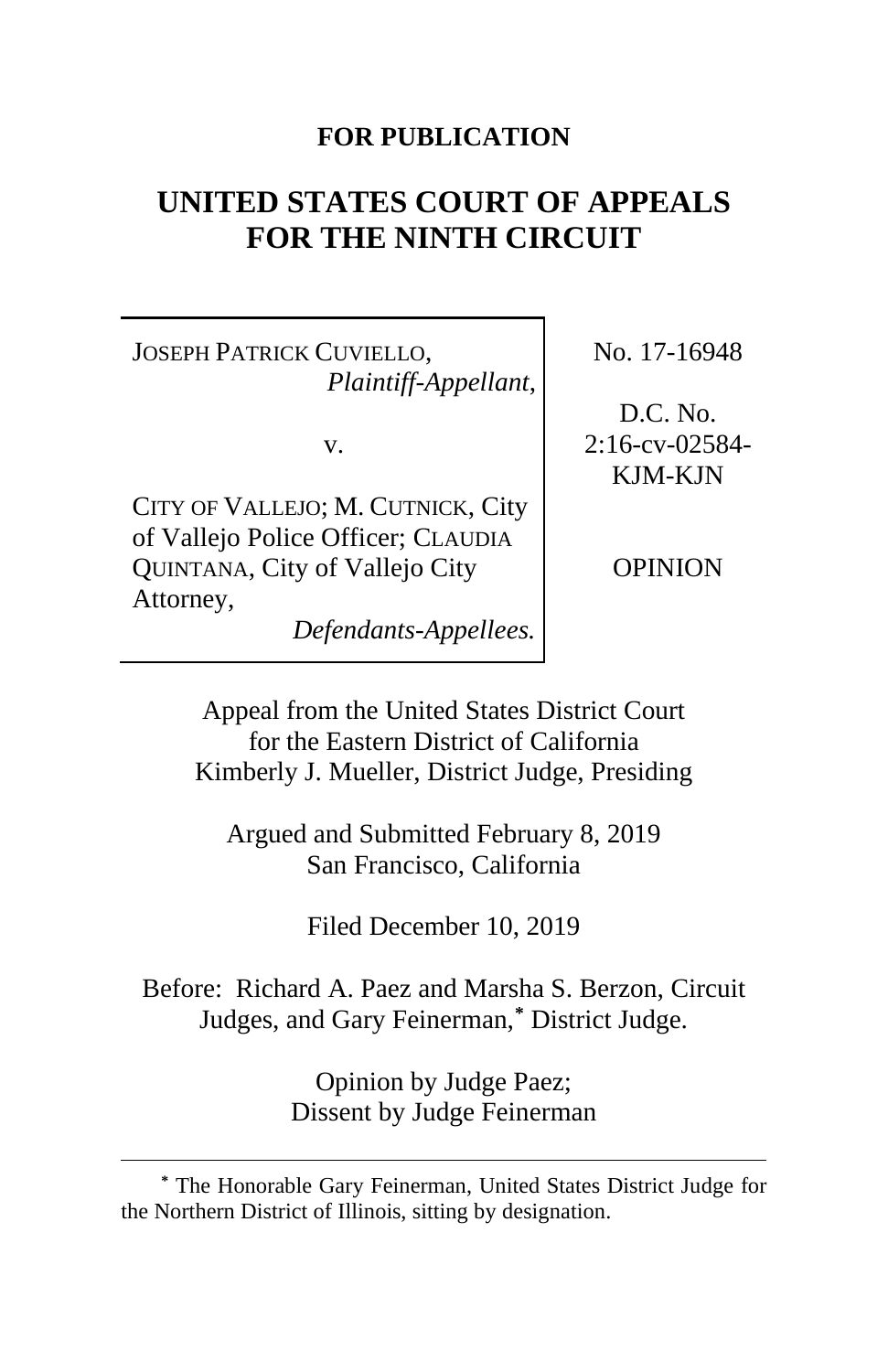# **SUMMARY[\\*\\*](#page-1-0)**

# **Civil Rights**

The panel reversed the district court's denial of plaintiff's motion for a preliminary injunction seeking to enjoin the enforcement of the City of Vallejo's requirement that individuals obtain permits before they use soundamplifying devices within the City.

Plaintiff sought to use a bullhorn so that he could amplify his voice during weekend protests of alleged animal mistreatment at Six Flags Discovery Park in Vallejo, where the noise of the park hampers his ability to spread his message. Concerned that the City would enforce the permit requirement against him, plaintiff filed this action, contending that the permit requirement set forth in Chapter 8.56 of the Vallejo Municipal Code violates the First Amendment of the United States Constitution and the Liberty of Speech Clause of the California Constitution.

The panel first held that the case was not moot even though the City of Vallejo had recently amended Chapter 8.56. The panel held that the gravamen of plaintiff's complaint and the irreparable harm that plaintiff alleged remained unaffected by the amendments.

The panel held that district court abused its discretion by concluding that plaintiff was unlikely to succeed on the merits of his claim that the permit requirement imposed an unconstitutional prior restraint on public speech. The panel

<span id="page-1-0"></span>**<sup>\*\*</sup>** This summary constitutes no part of the opinion of the court. It has been prepared by court staff for the convenience of the reader.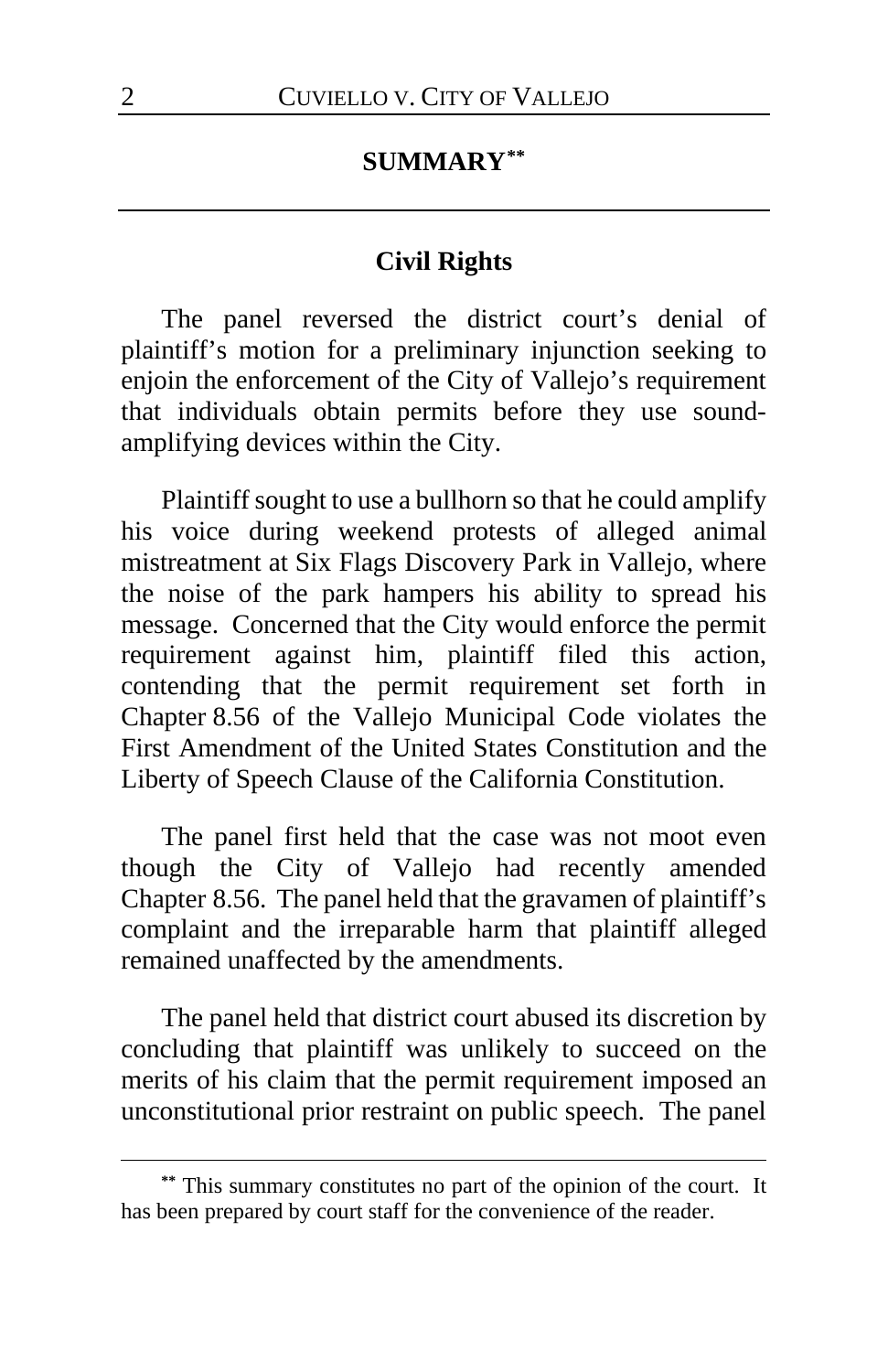held that under California law, because Section 8.56.030 establishes a permit requirement in advance of public speech and bans an instrumentality of speech absent a permit, it imposes a prior restraint. The panel concluded that although the permit requirement furthered the City's significant interests, it was not narrowly tailored because it covered substantially more speech than necessary to achieve those interests.

The panel held that the district court abused its discretion by failing to recognize that a police officer's threat of criminal sanctions against plaintiff constituted irreparable harm. The panel held that as long as Section 8.56.030 remains in effect, the threat of enforcement against plaintiff will persist, chilling his exercise of free speech rights. Under the circumstances, the panel held that plaintiff's delay in bringing his action did not significantly undercut his showing of irreparable harm.

The panel held that the district court abused its discretion in finding that the balance of equities tipped in the City's favor and that halting the enforcement of Chapter 8.56 would not be in the public interest.

Dissenting, Judge Feinerman stated that plaintiff filed his suit one year after he had last been threatened with enforcement of the challenged ordinance, and he then waited five months after filing suit to move for a preliminary injunction. In Judge Feinerman's view, this lengthy and unjustified delay showed that plaintiff did not suffer irreparable harm and therefore disentitled him to preliminary injunctive relief.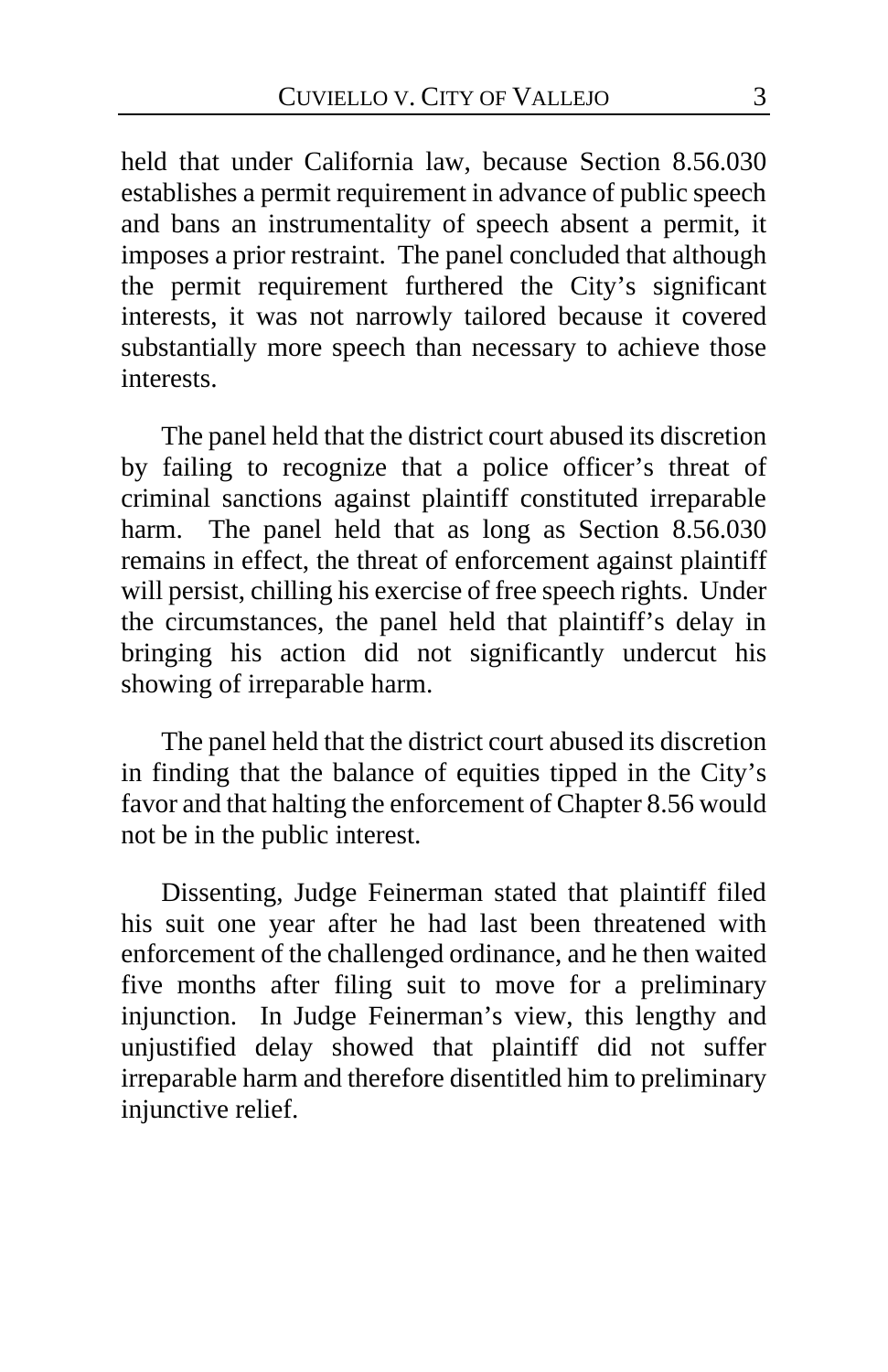# **COUNSEL**

Julie A. Murray (argued) and Scott L. Nelson, Public Citizen Litigation Group, Washington, D.C., for Plaintiff-Appellant.

Katelyn M. Knight (argued), Deputy City Attorney; Claudia Quintana, City Attorney; Office of the City Attorney, Vallejo, California; Adam W. Hofmann and Josephine K. Mason, Hanson Bridgett LLP, San Francisco, California; for Defendants-Appellees.

# **OPINION**

PAEZ, Circuit Judge:

The City of Vallejo requires individuals to obtain permits before they use sound-amplifying devices within the City. Joseph Cuviello seeks to use a bullhorn so that he can amplify his voice during weekend protests of alleged animal mistreatment at Six Flags Discovery Park ("Six Flags") in Vallejo, where the noise of the park hampers his ability to spread his message. Concerned that the City would enforce the permit requirement against him, Cuviello filed this action, contending that the requirement violates the First Amendment of the United States Constitution and the Liberty of Speech Clause of the California Constitution. Cuviello moved for a preliminary injunction to enjoin the enforcement of the City's permit system, which the district court denied. We reverse and remand.**[1](#page-3-0)**

<span id="page-3-0"></span><sup>&</sup>lt;sup>1</sup> We have jurisdiction under 28 U.S.C.  $\S$  1292(a)(1).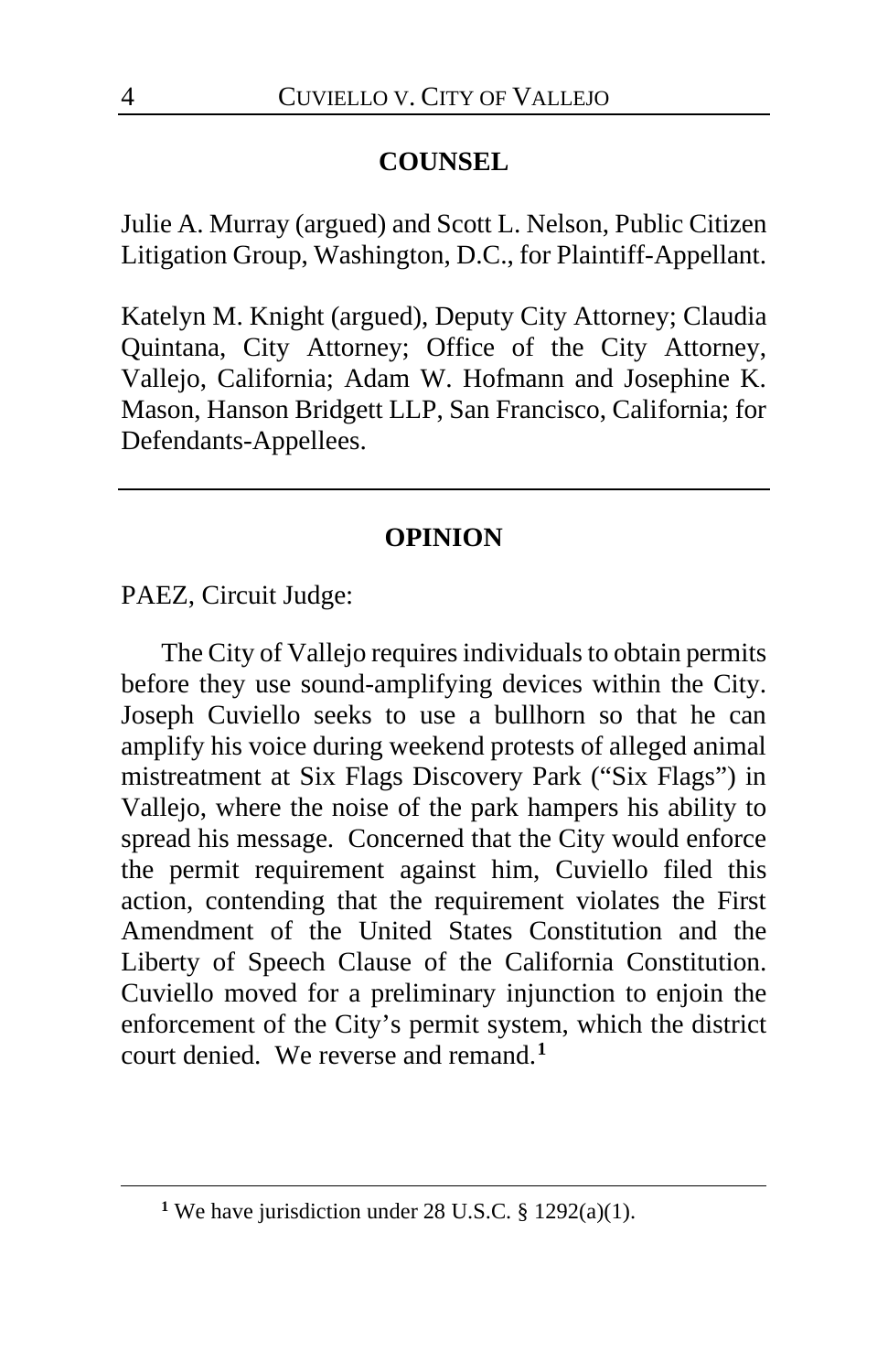#### **I.**

#### **A.**

Cuviello protests abuse and mistreatment of animals by circuses and other entertainment entities.For over a decade, Cuviello has called attention to the treatment of animals kept in captivity and used in attractions at Six Flags. Between 2006 and 2014, Cuviello regularly demonstrated at Six Flags, displaying signs and video footage of animal mistreatment as well as distributing information to patrons as they entered the park.In May 2014, however, Park Management Corporation—which owns Six Flags—filed a lawsuit to enjoin demonstrators from protesting on its property and eventually secured a permanent injunction to that effect.**[2](#page-4-0)** Since May 2014, Cuviello and his fellow protestors have moved their demonstrations to the public sidewalk along Fairground Drive, which borders Six Flags.

Because both the park entrance and the parking lot are on private property and set back from the nearest public sidewalk, Cuviello and his fellow advocates could no longer physically approach patrons to distribute information and discuss the treatment of animals at Six Flags.To overcome the deafening sound of rollercoasters and other park attractions from the sidewalk, Cuviello began using a

<span id="page-4-0"></span>**<sup>2</sup>** The California Court of Appeal recently held that the exterior, unticketed portions of Six Flags are a public forum for expressive activity. *See Park Mgmt. Corp. v. In Def. of Animals*, 248 Cal. Rptr. 3d 730, 744 (Cal. Ct. App. 2019). *Park* does not foreclose the possibility that Cuviello can be prosecuted for failing to have a permit to use sound amplification in these exterior portions of Six Flags and on the public sidewalk outside the park.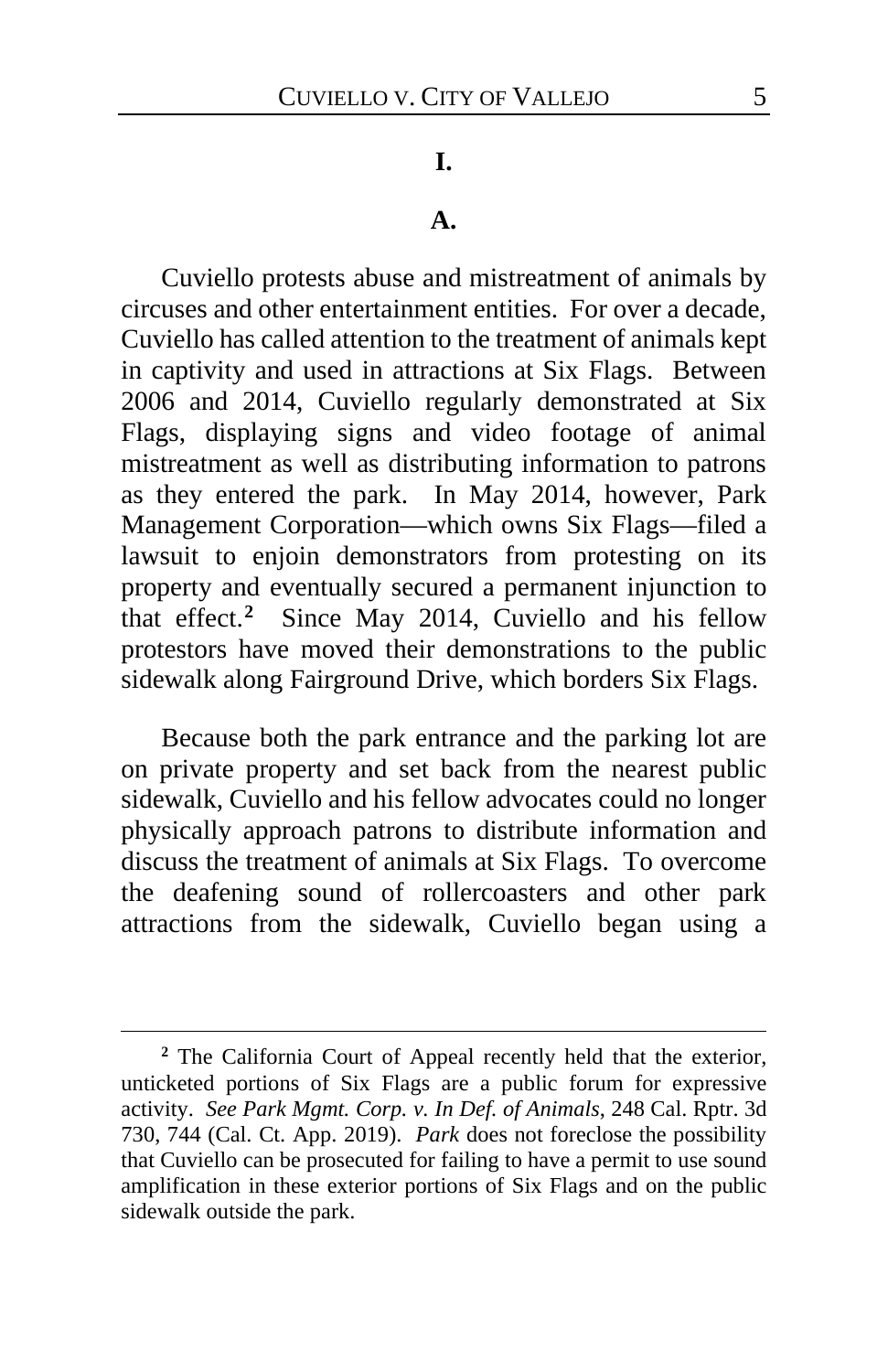bullhorn to amplify his voice and increase the chances that patrons could hear his message from inside their cars.

Chapter 8.56 of the Vallejo Municipal Code governs the use of sound-amplifying or loudspeaking devices, including bullhorns. Vallejo, Cal., Municipal Code, tit. 8, ch. 8.56. When Cuviello first began using a bullhorn at protests in 2015, Section 8.56.101 of Chapter 8.56 provided:

> It is unlawful for any person . . . to operate or cause to be operated any sound amplifying or loudspeaking device ... upon any public street, parkway, thoroughfare, or on privately or publicly owned property, without first obtaining a permit from the chief of police to do so.

Vallejo, Cal., Municipal Code, § 8.56.101 (1997). To obtain a permit to use a sound amplifying device, individuals were required to complete and file an application with the chief of police and pay a fee. The application required the applicant's name, contact information, and basic information about the event for which the permit would be used. *Id.* § 8.56.020.The chief of police was required to act on a sound amplification permit within ten days of receiving the application. *Id.* § 8.56.030.

After obtaining a sound amplification permit, the applicant was required to comply with certain regulatory conditions. The sound amplifying device could be used only between 10 a.m. and sunset; the device could not be used within 100 yards of a hospital, clinic, animal care facility, school, church, courthouse, or public library; there could be no amplification of profane, lewd, indecent, or slanderous speech; and the device could not be operated beyond a fifteen-watt level. *Id.*In addition to these restrictions on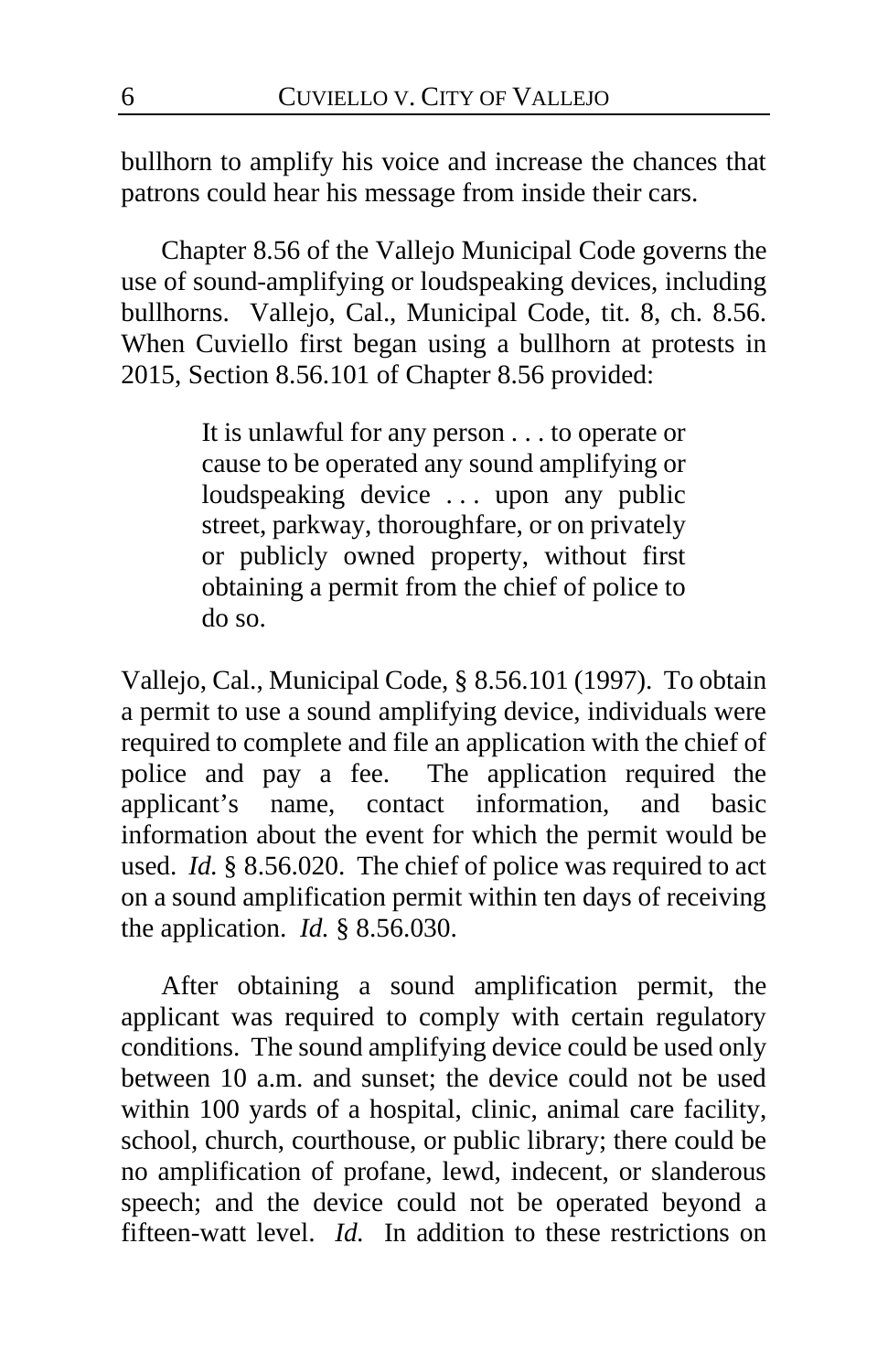permit-holders, Chapter 7.84 of the Vallejo Municipal Code prohibits as a public nuisance "any loud, unnecessary, and unusual noise which disturbs the peace or quiet of any neighborhood or which causes discomfort or annoyance to any reasonable person of normal sensitiveness residing in the area." Vallejo, Cal., Municipal Code, § 7.84.010 (1997).

Cuviello first became aware of the permit requirement and related restrictions in June 2015, when a fellow demonstrator relayed that a police officer had told him bullhorns could not be used without a permit.Cuviello approached the officer to discuss his use of a bullhorn, and the officer showed him the text of Chapter 8.56.Cuviello did not use his bullhorn for the rest of that day.

In future demonstrations, Cuviello tried to comply with Chapter 8.56's permit and other requirements. He did not apply for a permit for a July 4th protest, to avoid putting Six Flags and the City of Vallejo on notice of the demonstration. He did apply for a permit for a demonstration that occurred a few days later but never received a reply from the Vallejo Police Department. Because he feared being arrested, Cuviello did not use a bullhorn at either demonstration.

Cuviello conducted his own legal research over the subsequent months and concluded that Chapter 8.56—and in particular, Chapter 8.56's permit requirement—was an unconstitutional prior restraint on speech. In September 2015, he e-mailed his findings to Claudia Quintana, the City Attorney of Vallejo, and informed her that he would no longer comply with Chapter 8.56's permit requirements. In response, City Attorney Quintana justified Chapter 8.56's requirements as permissible time, place, and manner restrictions. Unpersuaded, Cuviello again began using his bullhorn at demonstrations outside Six Flags without a permit.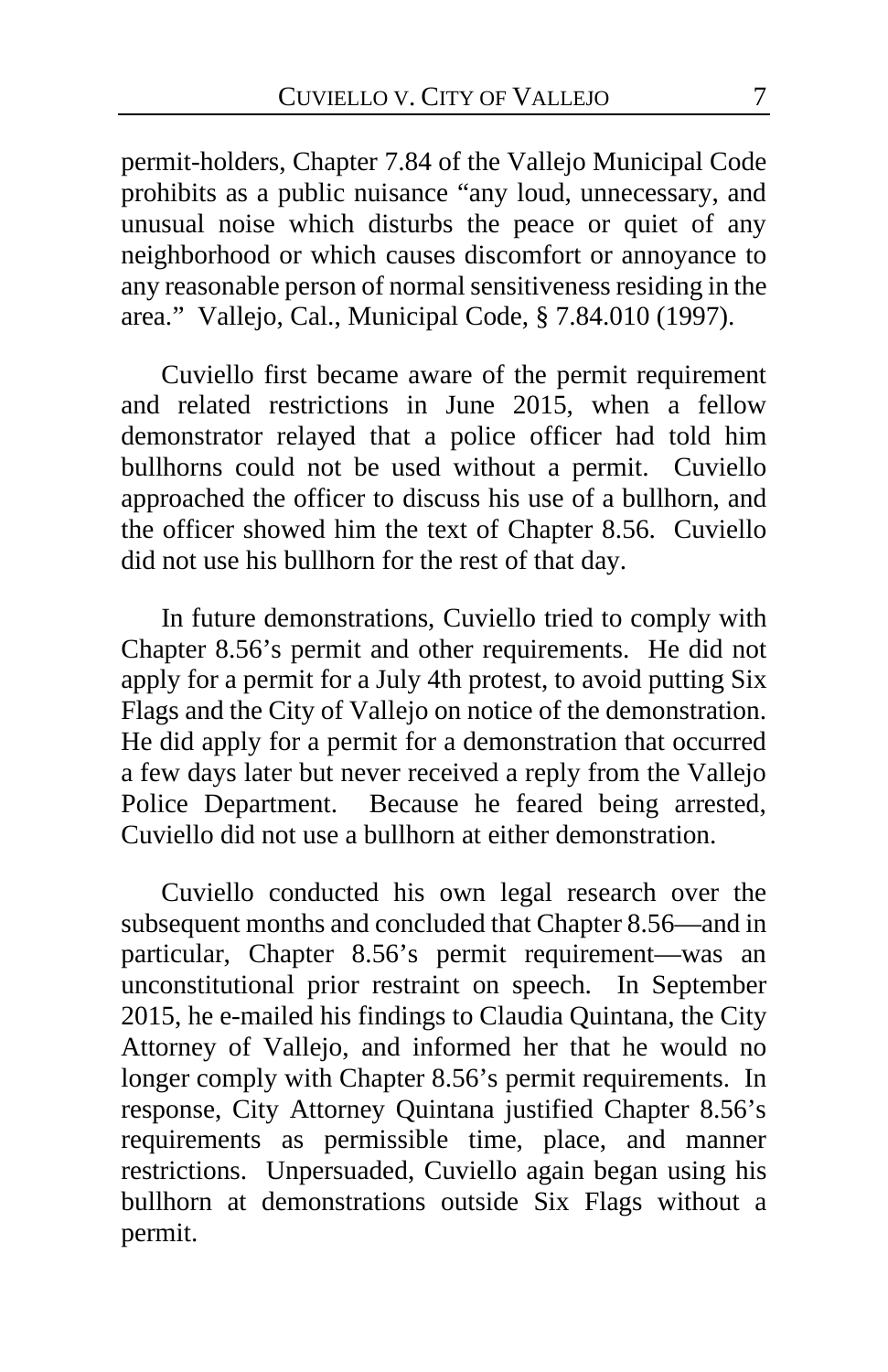Initially, Cuviello's bullhorn use went unchallenged. But at a demonstration in October 2015, a City of Vallejo police officer approached Cuviello and informed him that he could not use his bullhorn without a permit. Cuviello asked if he would be arrested for continuing to use the bullhorn, and the officer told him that he would only confiscate the bullhorn "as evidence of a crime." Following this warning, Cuviello did not use his bullhorn at any further demonstrations at Six Flags.

#### **B.**

In October 2016, Cuviello filed this action under 42 U.S.C. § 1983, alleging violations of the First and Fourteenth Amendments to the U.S. Constitution and various California constitutional and statutory free speech protections. *See* U.S. Const. amend. I, XIV; Cal. Const. art 1, § 2a; Cal. Civ. Code § 52.1. Cuviello alleged that Chapter 8.56's permit system was unconstitutional, both on its face and as applied to his actions.

Cuviello challenged the facial validity of Chapter 8.56 on three grounds: first, the permit requirement constituted an impermissible prior restraint on speech in a public forum; second, Chapter 8.56 was unconstitutionally vague because it did not set a deadline to apply for a permit or define "amplifying devices and loudspeakers"; and third, the condition that permit-holders refrain from amplifying profane, lewd, indecent, or slanderous speech vested improper discretion in police officers to regulate speech based on its content. Cuviello also contended that the City of Vallejo's threatened enforcement of the permit requirement against him constituted a prior restraint.

In March 2017, Cuviello moved for a preliminary injunction to enjoin enforcement of Chapter 8.56's permit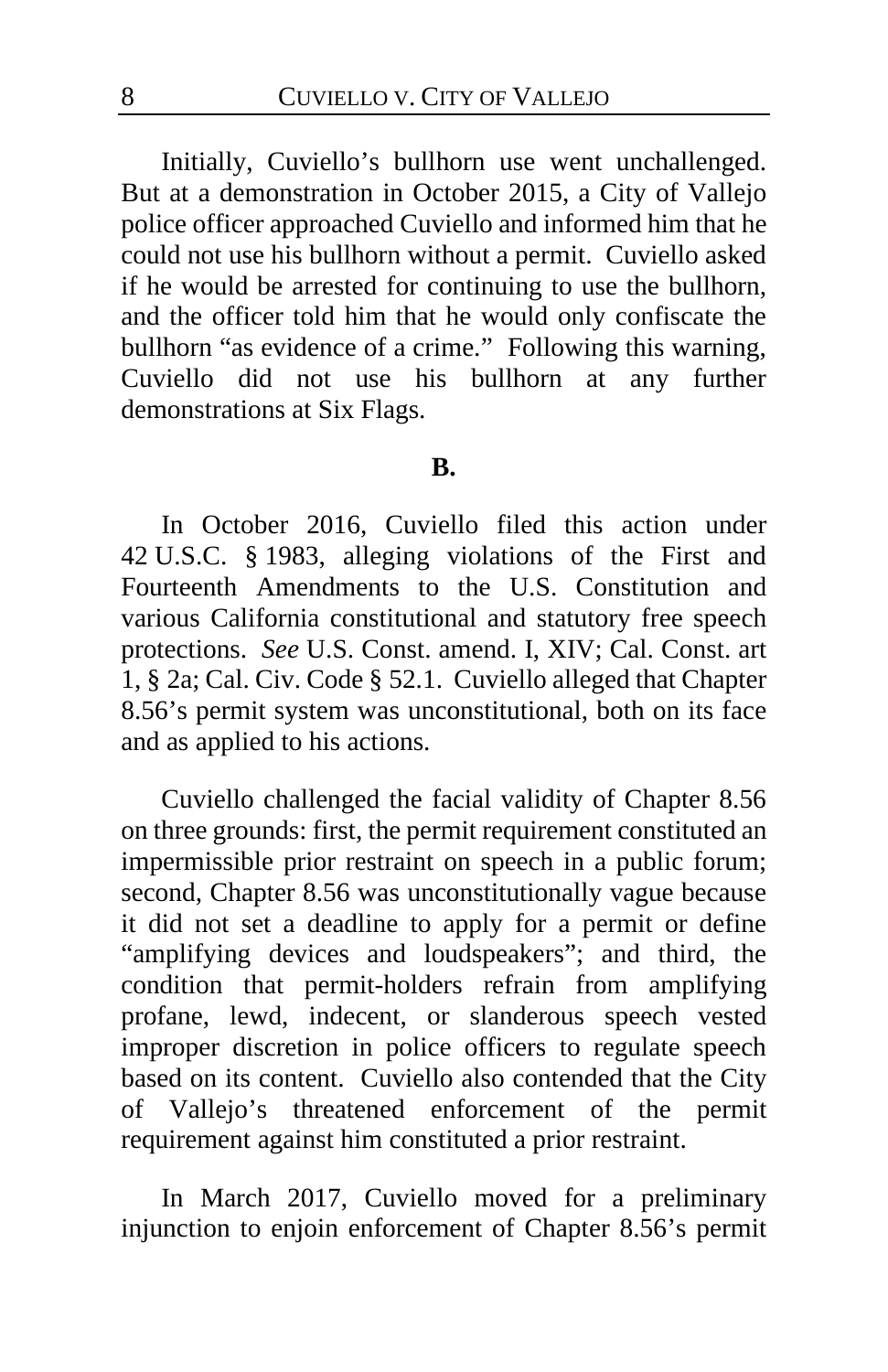system. The district court denied the preliminary injunction, concluding that Cuviello had not established a likelihood of success on the merits of any of his claims. The district court rejected Cuviello's arguments that Chapter 8.56 was an improper prior restraint, void for vagueness, or impermissibly content-based, and instead held that Chapter 8.56's requirements could be justified as permissible time, place, and manner restrictions on speech in a public forum. The district court further noted that even if Cuviello was likely to succeed on the merits, he had not shown a risk of irreparable harm, that the balance of hardships tipped in his favor, or that the public interest favored a preliminary injunction. Cuviello timely appealed.

After both parties filed their appellate briefs, the City of Vallejo amended Chapter 8.56. The City Council added legislative findings justifying the regulation of sound amplification devices, *see* Vallejo, Cal., Municipal Code § 8.56.010 (2016), and moved the permit requirement to Section 8.56.030. Section 8.56.030 now states that any person who wishes to use a sound amplifying device "upon any public street, parkway, thoroughfare, or on privately or publicly owned property" must obtain a permit from the City of Vallejo Chief of Police. *See id.* §§ 8.56.030, 8.56.090. The new section also eliminates the permit-fee requirement, defines "sound amplifying devices," shortens the processing time for permit approval to three days, includes a process to appeal the denial of a permit, and eliminates the prohibition on amplifying profane, lewd, indecent, or slanderous speech. *Id.* §§ 8.56.020, 8.56.080, 8.56.100.

Although Cuviello no longer argues that Chapter 8.56's permit system is vague or impermissibly content-based, he continues to argue that Section 8.56.030's permit requirement imposes a prior restraint on speech in a public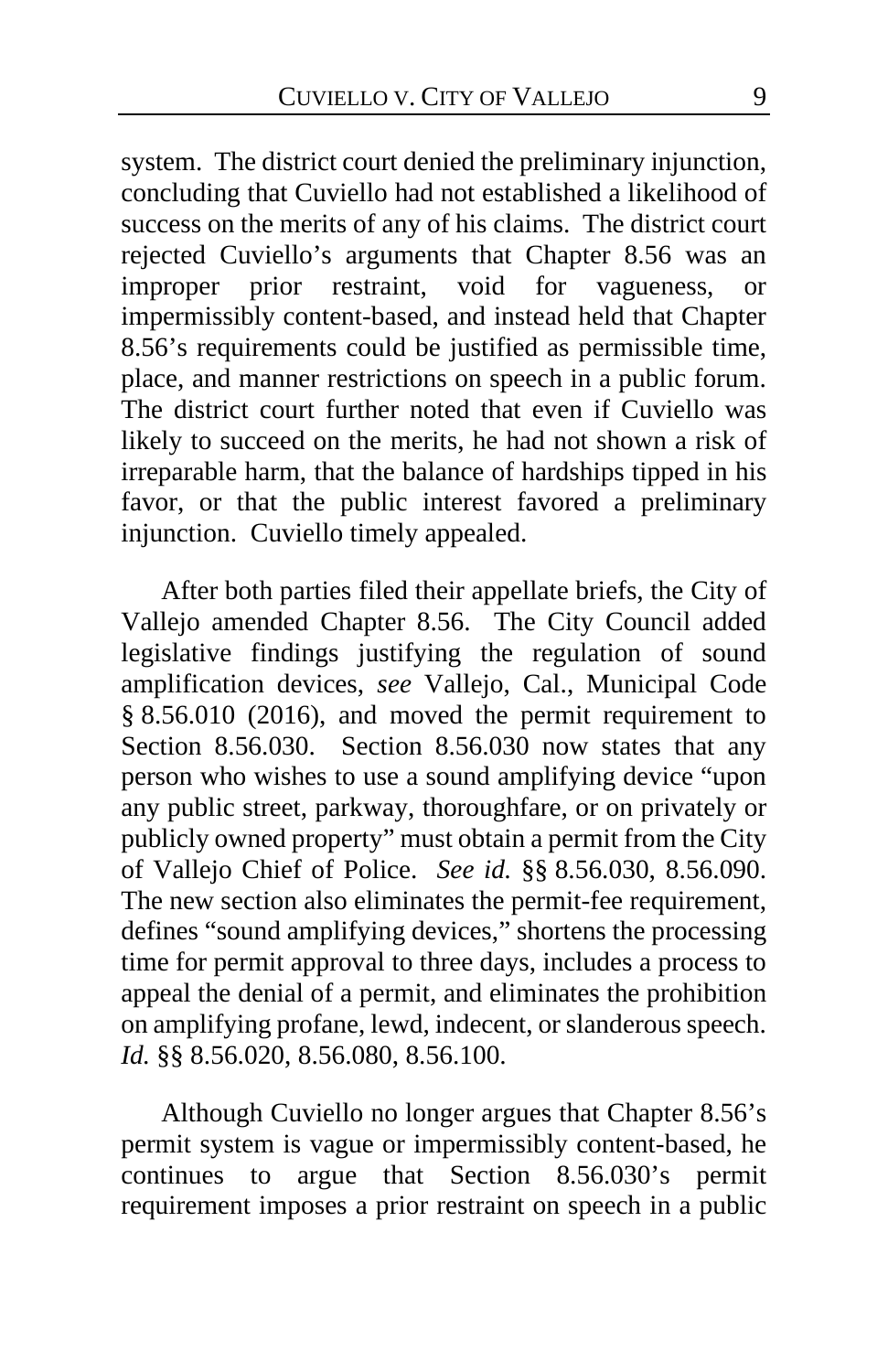forum that cannot be justified as a permissible time, place, and manner restriction.**[3](#page-9-0)**

# **II.**

In light of the City of Vallejo's recent amendments to Chapter 8.56, we first consider whether Cuviello's case is moot. Article III of the United States Constitution limits our jurisdiction to cases or controversies. *See Bayer v. Neiman Marcus Grp., Inc.*, 861 F.3d 853, 861 (9th Cir. 2017). "The doctrine of mootness, which is embedded in Article III's case or controversy requirement, requires that an actual, ongoing controversy exist at all stages of federal court proceedings." *Pitts v. Terrible Herbst, Inc.*, 653 F.3d 1081, 1086 (9th Cir. 2011). When subsequent events resolve the dispute, such that no live issues remain or the parties lack a legally cognizable interest in the outcome, a case becomes moot. *Id.* at 1086–87.

To determine whether a legislative change has rendered a controversy moot, we ask "whether the new ordinance is sufficiently similar to the [previously challenged] ordinance that it is permissible to say that the challenged conduct continues." *Ne. Fla. Chapter of Associated Gen. Contractors v. City of Jacksonville*, 508 U.S. 656, 662 n.3 (1993). If the amended ordinance threatens to harm a plaintiff in the same fundamental way—even if to a lesser degree—the plaintiff will still have a live claim for prospective relief. *Id.* at 662. We are particularly wary of legislative changes made in direct response to litigation. *See Bd. of Trustees of the Glazing Health and Welfare Trust v. Chambers*, No. 16-15588, 2019 WL 5797212, at \*3 (9th Cir.

<span id="page-9-0"></span>**<sup>3</sup>** In keeping with the amendments to Chapter 8.56, we refer to Section 8.56.030 when discussing the permit requirement.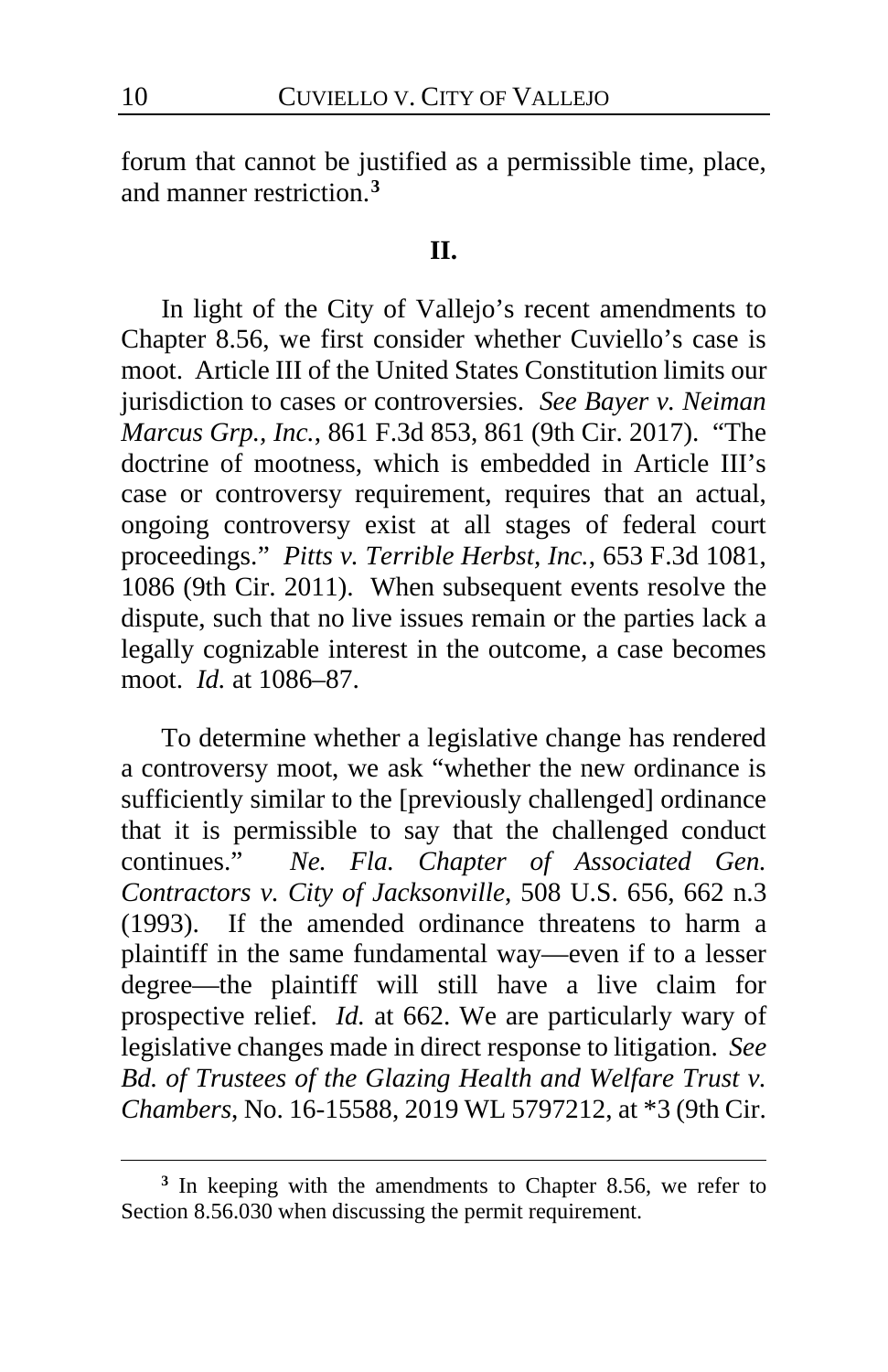Nov. 7, 2019) ("[I]n determining whether a case is moot, we should presume that the repeal, amendment, or expiration of legislation will render an action challenging the legislation moot, unless there is a reasonable expectation that the legislative body will reenact the challenged provision or one similar to it.").

In his complaint and motion for a preliminary injunction, Cuviello argued that the permit requirement burdened his state and federal constitutional rights to use a bullhorn. Even after the City amended Chapter 8.56, it retained the permit requirement in Section 8.56.030. *See* Vallejo, Cal., Municipal Code § 8.56.030. The only meaningful difference between Section 8.56.030 and the prior version of the permit requirement is the elimination of any fee. *See id*.Although this lessens the asserted harm caused by the permit requirement, it does not eliminate it. *Cf. Ne. Fla. Chapter of Associated Gen. Contractors*, 508 U.S. at 662. The gravamen of Cuviello's complaint and the irreparable harm that Cuviello alleges remain unaffected by the amendments to Chapter 8.56. Thus, we conclude that Cuviello's appeal is not moot and proceed to the merits.**[4](#page-10-0)**

<span id="page-10-0"></span>**<sup>4</sup>** Although Cuviello's central claim against Section 8.56.030 presents an actual, ongoing controversy, his initial challenges to other aspects of Chapter 8.56 are now moot, and he does not appeal the district court's order on those grounds. Amended Chapter 8.56 defines the term that Cuviello had alleged was impermissibly vague, *see* Vallejo, Cal., Municipal Code § 8.56.020(A), and no longer retains the provision Cuviello had alleged was unconstitutionally content-based. Cuviello abandons those arguments in his supplemental briefs, and we do not address them.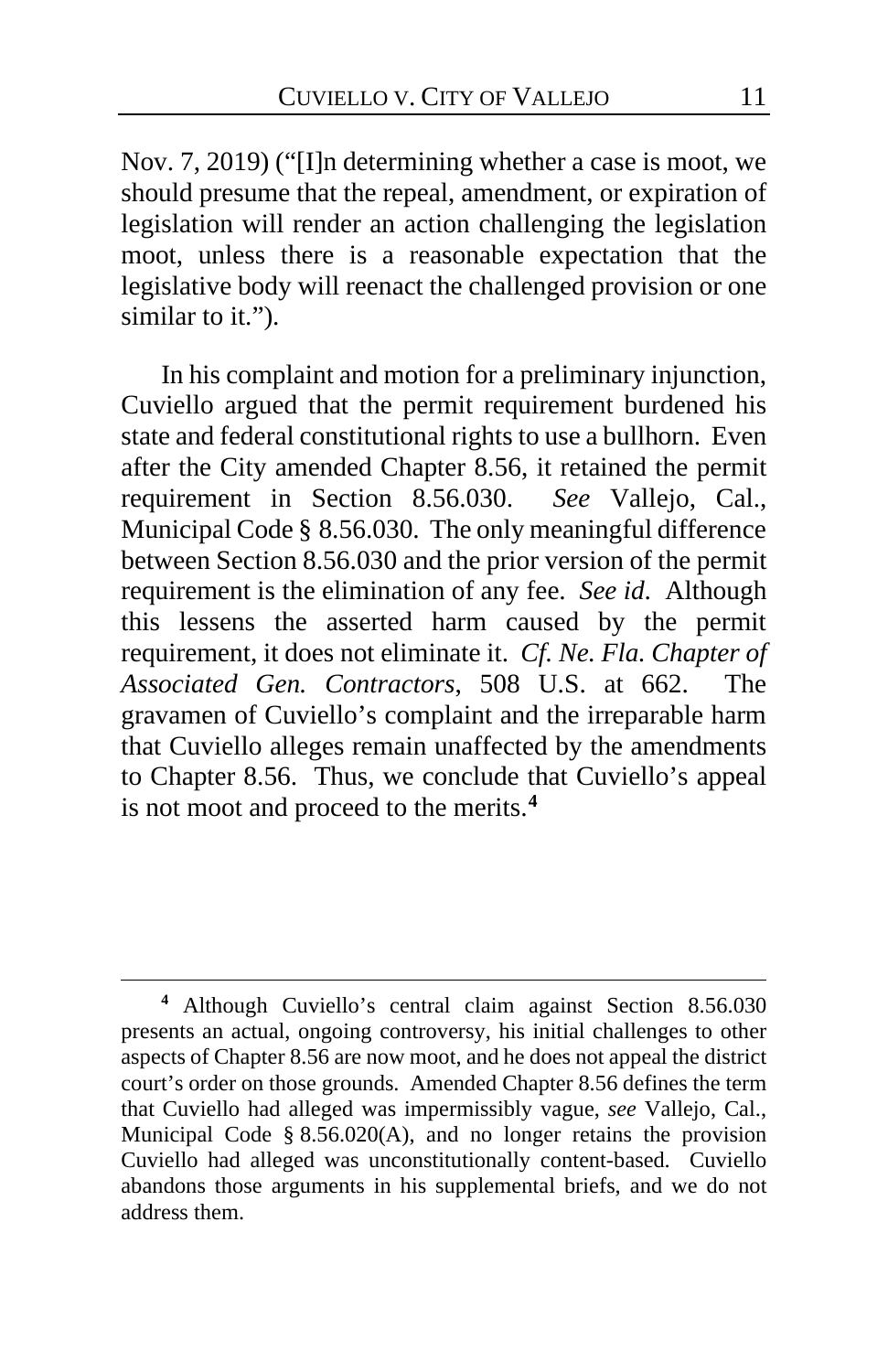#### **III.**

The United States Constitution and California Constitution protect bullhorns, and other sound-amplifying devices, as "indispensable instruments" of public speech. *Saia v. People of State of New York*, 334 U.S. 558, 561 (1948); *Wollam v. City of Palm Springs*, 379 P.2d 481, 485 (Cal. 1963). In a crowded park or bustling intersection, where a single voice is easily drowned out, volume enables speech. *See Wollam*, 379 P.2d at 486. A restriction on volume, then, can effectively function as a restriction on speech. *Saia*, 334 U.S*.* at 561–62; *Wollam*, 379 P.2d at 486 ("The right of free speech necessarily embodies the means used for its dissemination because the right is worthless in the absence of a meaningful method of its expression."). But there are good reasons for regulating sound-amplifying devices. As federal and California courts have recognized, these devices can produce noise that is unpleasant and, certainly, "[u]nrestrained use throughout a municipality of all sound amplifying devices would be intolerable." *Kovacs v. Cooper*, 336 U.S. 77, 81 (1949); *see also Reeves v. McConn*, 631 F.2d 377, 382–83 (5th Cir. 1980); *Wollam*, 379 P.2d at 485. Nonetheless, municipalities must ensure that even a well-intentioned restriction does not give way to suppression of speech. *See Saia*, 334 U.S. at 562; *Wollam*, 379 P.2d at 485. With these principles in mind, we turn to Cuviello's motion for a preliminary injunction.

To prevail on a motion for a preliminary injunction, Cuviello must show that: (1) he is likely to succeed on the merits on his state or federal claims; (2) he is likely to suffer irreparable harm in the absence of preliminary relief; (3) the balance of equities tips in his favor; and (4) a preliminary injunction is in the public interest. *See Winter v. Nat. Res. Defense Council*, 555 U.S. 7, 20 (2008).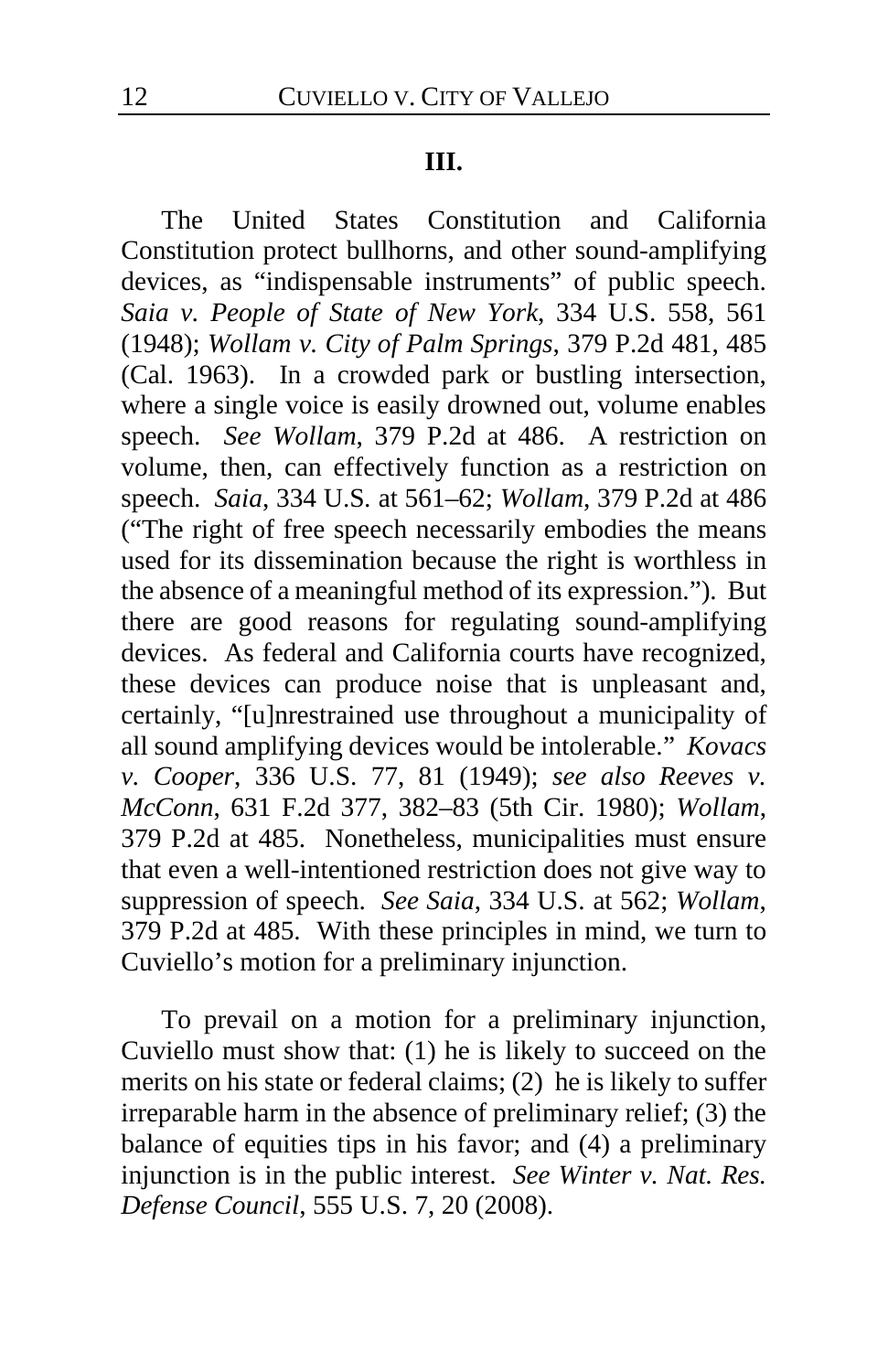We review for abuse of discretion the district court's ultimate decision to grant or deny a preliminary injunction. *See Sw. Voter Registration Educ. Project v. Shelley*, 344 F.3d 914, 918 (9th Cir. 2003). "The district court's interpretation of the underlying legal principles, however, is subject to de novo review and a district court abuses its discretion when it makes an error of law." *Id.*

#### **A.**

We first review the district court's conclusion that Cuviello is unlikely to succeed on the merits of his state and federal constitutional claims. His primary argument is that Section 8.56.030's permit requirement imposes an unconstitutional prior restraint on public speech in violation of the California Constitution's Liberty of Speech Clause and the First Amendment to the United States Constitution.

Because Cuviello raises both federal and state constitutional claims, we must clarify the scope of our analysis. "It is well-established that this court should avoid adjudication of federal constitutional claims when alternative state grounds are available . . . . even when the alternative ground is one of state constitutional law." *Hewitt v. Joyner*, 940 F.2d 1561, 1565 (9th Cir. 1991) (citations and internal quotation marks omitted). "Where the state constitutional provisions are co-extensive with related federal constitutional provisions, we may decide the federal constitutional claims because that analysis will also decide the state constitutional claims." *Vernon v. City of Los Angeles*, 27 F.3d 1385, 1392 (9th Cir. 1994). "[W]here the state provisions offer more expansive protection than the federal constitution, we must address the state constitutional claims in order to avoid unnecessary consideration of the federal constitutional claims." *Id.*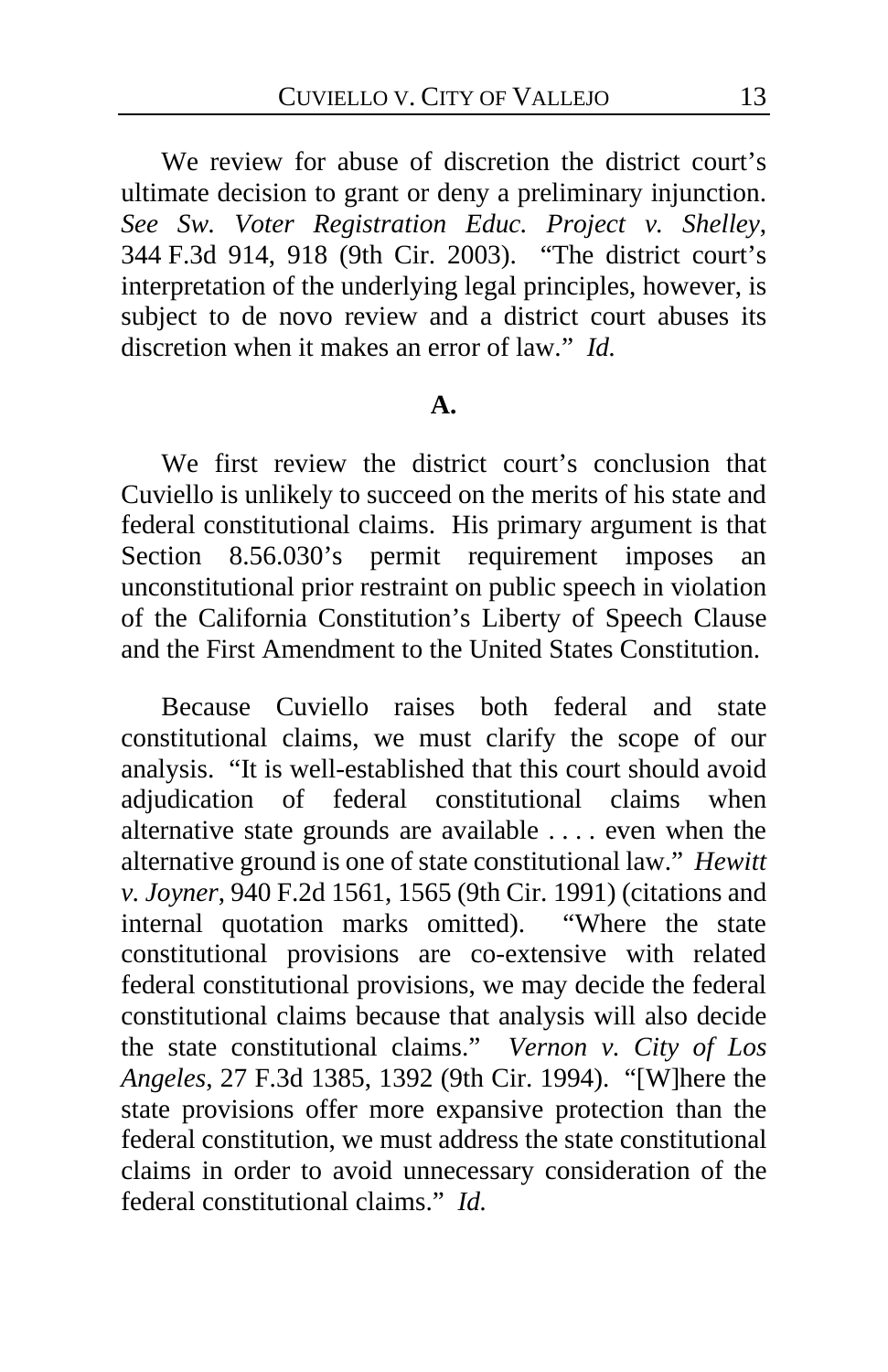As we have recognized, the California Constitution's protection of free speech can be broader in some respects than the protection provided by the First Amendment. *See Kuba v. 1-A Agric. Ass'n*, 387 F.3d 850, 856 (9th Cir. 2004). The First Amendment's protection of public speech applies with greatest force in a traditional public forum such as a public sidewalk, *see Pleasant Grove City v. Summum*, 555 U.S. 460, 469 (2009), but the California Constitution provides such protection to any public speech that is not "basically incompatible with the normal activity of a particular place at a particular time." *Kuba*, 387 F.3d at 857 (quoting *Carreras v. City of Anaheim*, 768 F.2d 1039, 1045 (9th Cir. 1985)).

With regard to prior restraints, both the California Constitution's Liberty of Speech Clause and the First Amendment recognize that "[a] permitting requirement is a prior restraint on speech and therefore bears a 'heavy presumption' against its constitutionality."**[5](#page-13-0)** *Berger v. City of Seattle*, 569 F.3d 1029, 1037 (9th Cir. 2009) (citing *Forsyth Cty. v. Nationalist Movement*, 505 U.S. 123, 130 (1992)); *Dulaney v. Mun. Court*, 520 P.2d 1, 5–6 (Cal. 1974); *EWAP, Inc. v. City of Los Angeles*, 158 Cal. Rptr. 579, 582 (Cal. Ct. App. 1979). "Both the procedural hurdle of filling out and submitting a written application, and the temporal hurdle of waiting for the permit to be granted may

<span id="page-13-0"></span>**<sup>5</sup>** While the prior restraint doctrine developed in response to laws that outright prohibited speech prior to publication, *see generally Near v. State of Minnesota*, 283 U.S. 697 (1931), the doctrine encompasses laws that require a permit in advance of exercising speech rights. *See Forsyth Cty.*, 505 U.S. at 130–31; *Berger*, 569 F.3d at 1037. Permit systems are accorded the same presumption of unconstitutionality as a ban on speech prior to publication. *See Forsyth Cty*., 505 U.S. at 130– 31.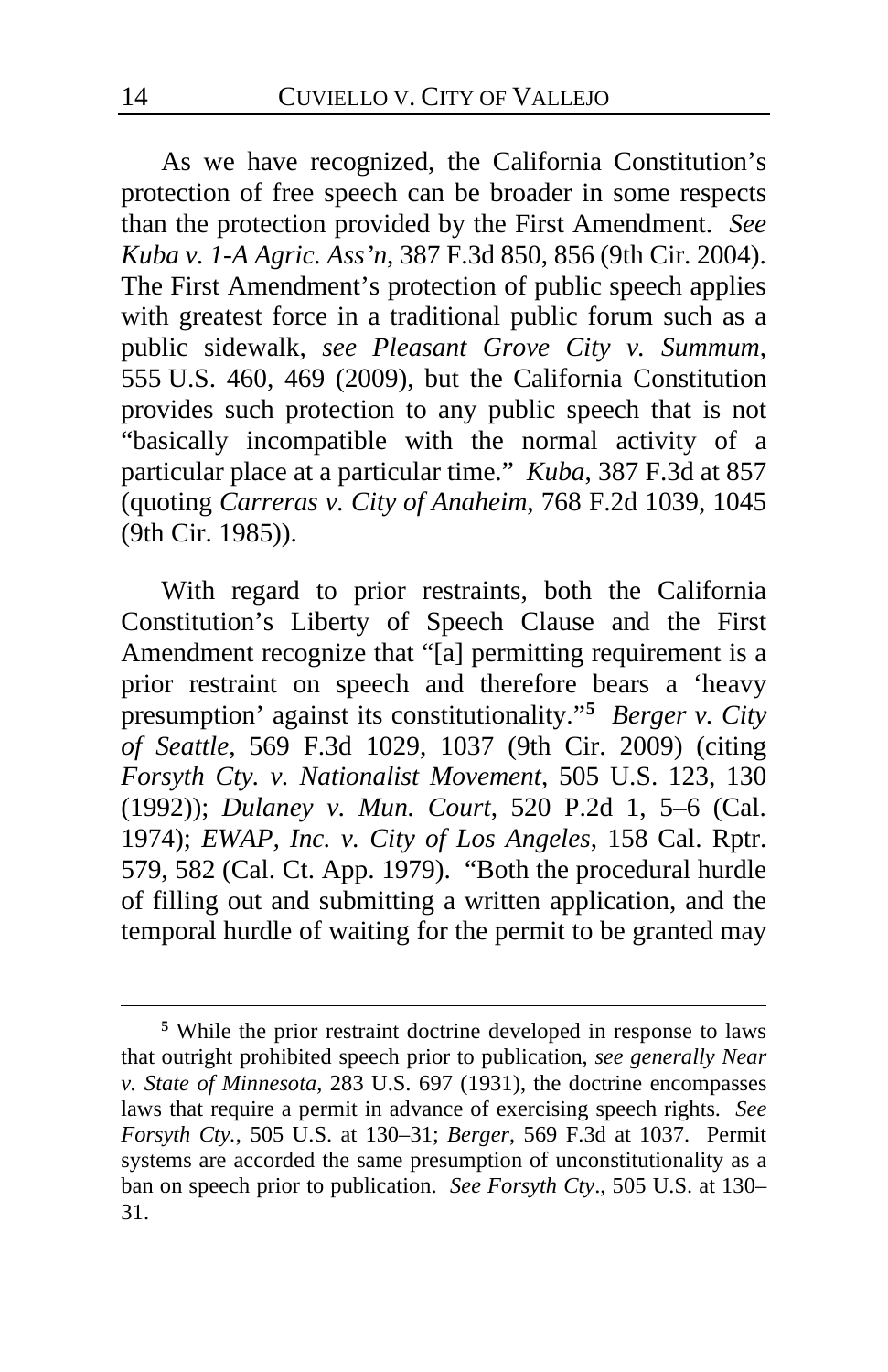discourage potential speakers." *Grossman v. City of Portland*, 33 F.3d 1200, 1206 (9th Cir. 1994).

Nonetheless, both the Liberty of Speech Clause and the First Amendment allow municipalities to promulgate permit systems that place reasonable time, place, and manner restrictions on speech in a public forum. *See Forsyth Cty.*, 505 U.S. at 130; *Long Beach Area Peace Network v. City of Long Beach*, 574 F.3d 1011, 1023–24 (9th Cir. 2009); *L.A. Alliance for Survival v. City of Los Angeles*, 993 P.2d 334, 362, 365 (Cal. 2000); *EWAP, Inc.*, 158 Cal. Rptr. at 585. The standard for evaluating a reasonable time, place, and manner restriction is the same under California and federal law. *See Dulaney*, 520 P.2d at 6 (noting that California's standard for evaluating a time, place, and manner restriction in a public forum is "fashioned from a long line of United States Supreme Court cases"); *accord Int'l Soc'y for Krishna Consciousness v. City of Los Angeles*, 227 P.3d 395, 402 (Cal. 2010). To pass constitutional muster, a permit system must satisfy four criteria. *Long Beach Area Peace Network*, 574 F.3d at 1023–24; *L.A. Alliance for Survival*, 993 P.2d at 340. First, the permit system must not delegate overly broad licensing discretion to a government official. *See Long Beach Area Peace Network*, 574 F.3d at 1024; *Int'l Soc'y for Krishna Consciousness*, 227 P.2d at 401–402*.* Second, the system must not be based on the content of the message. *Long Beach Area Peace Network*, 574 F.3d at 1023; *L.A. Alliance for Survival*, 993 P.2d at 340. Third, the system must be narrowly tailored to serve a significant governmental interest. *Long Beach Area Peace Network*, 574 F.3d at 1023; *L.A. Alliance for Survival*, 993 P.2d at 340. Finally, the system must leave open ample alternatives for communication. *Long Beach Area Peace Network*, 574 F.3d at 1023; *L.A. Alliance for Survival*, 993 P.2d at 340.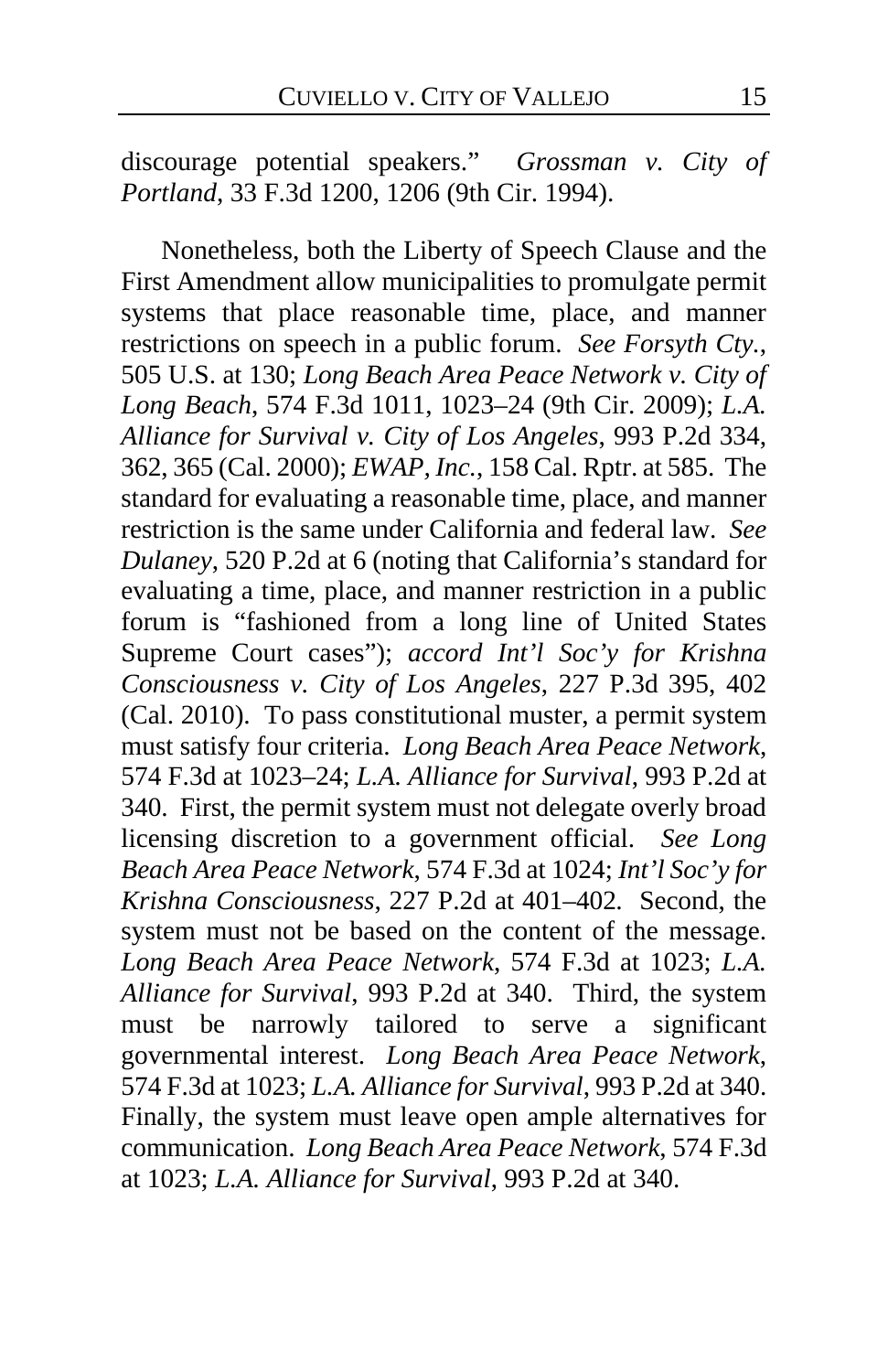Cuviello argues that Section 8.56.030's permit requirement imposes a prior restraint on public speech in violation of both the California and United States Constitutions. To evaluate his likelihood of success on the merits, we address Cuviello's state constitutional claim, rather than his First Amendment claim, because the California Constitution's protection of public speech sweeps more broadly than the First Amendment's protection. *See Kuba*, 387 F.3d at 857–58. Under California law, because Section 8.56.030 establishes a permit requirement in advance of public speech and bans an instrumentality of speech absent a permit, it imposes a prior restraint.**[6](#page-15-0)** *See Dulaney*, 520 P.2d at 5–6; *EWAP, Inc.*, 158 Cal. Rptr. at 582. Thus, we must evaluate whether Section 8.56.030's permit requirement constitutes a reasonable time, place, and manner restriction. *See L.A. Alliance for Survival*, 993 P.2d at 340. In accordance with California law, we look to federal standards to resolve this inquiry. *See Kuba*, 387 F.3d at 857– 58.

Here, the only question is whether the district court erred in its analysis of the third factor: whether Section 8.56.030

<span id="page-15-0"></span>**<sup>6</sup>** Although Chapter 8.56 as amended no longer requires a permit application fee, the ordinance still imposes a prior restraint. *See Watchtower Bible & Tract Soc'y of New York, Inc. v. Village of Stratton*, 536 U.S. 150, 166 (2002) ("Even if the issuance of permits by the mayor's office is a ministerial task that is performed promptly and at no cost to the applicant, a law requiring a permit to engage in such speech constitutes a dramatic departure from our national heritage and constitutional tradition.").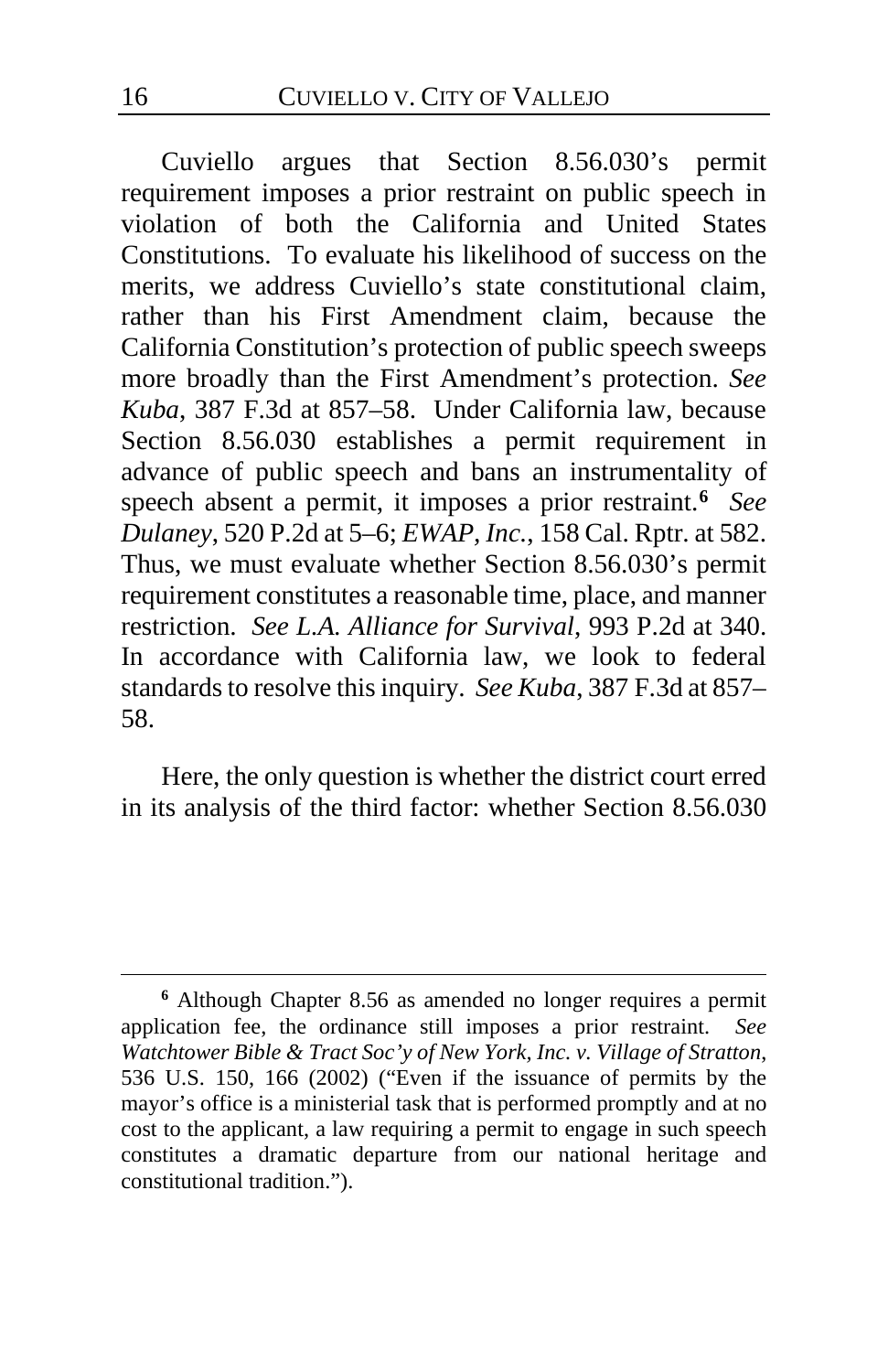is narrowly tailored to serve a significant government interest.**[7](#page-16-0)**

#### **1.**

We first evaluate whether the district court erred in finding that the City's permit requirement serves a significant government interest. As we noted above, "[u]nrestrained use throughout a municipality of all sound amplifying devices would be intolerable." *Kovacs*, 336 U.S. at 81. Municipalities have "a substantial interest in protecting its citizens from unwelcome noise." *Ward v. Rock Against Racism*, 491 U.S. 781, 796 (1989) (internal citation omitted). This interest is at its zenith in residential areas, where citizens have substantial privacy interests. *See Berger*, 569 F.3d at 1039. Furthermore, where public speech can affect traffic safety, municipalities have "a significant governmental interest in ... ensuring the safety of pedestrians and drivers alike." *Kuba*, 387 F.3d at 858. The City of Vallejo argues that Section 8.56.030 furthers these interests.**[8](#page-16-1)**

<span id="page-16-1"></span>**<sup>8</sup>** Indeed, with the recent amendments, the City of Vallejo has further clarified that Chapter 8.56 is meant to promote "the health, welfare, and safety of the inhabitants of the city" by regulating sound-amplifying

<span id="page-16-0"></span>**<sup>7</sup>** Regarding the first factor, neither party argues that Chapter 8.56 gives the chief of police overly broad discretion; Chapter 8.56 delegates virtually no discretion to the chief of police to deny a permit. *See*  Vallejo, Cal., Municipal Code § 8.56.080. As to the second factor, after the recent amendments to Chapter 8.56, Cuviello has abandoned his argument that it is content-based. Finally, regarding the fourth factor, Cuviello does not challenge the district court's conclusion that Chapter 8.56 leaves open ample alternative channels for communication.We therefore do not address any of these issues.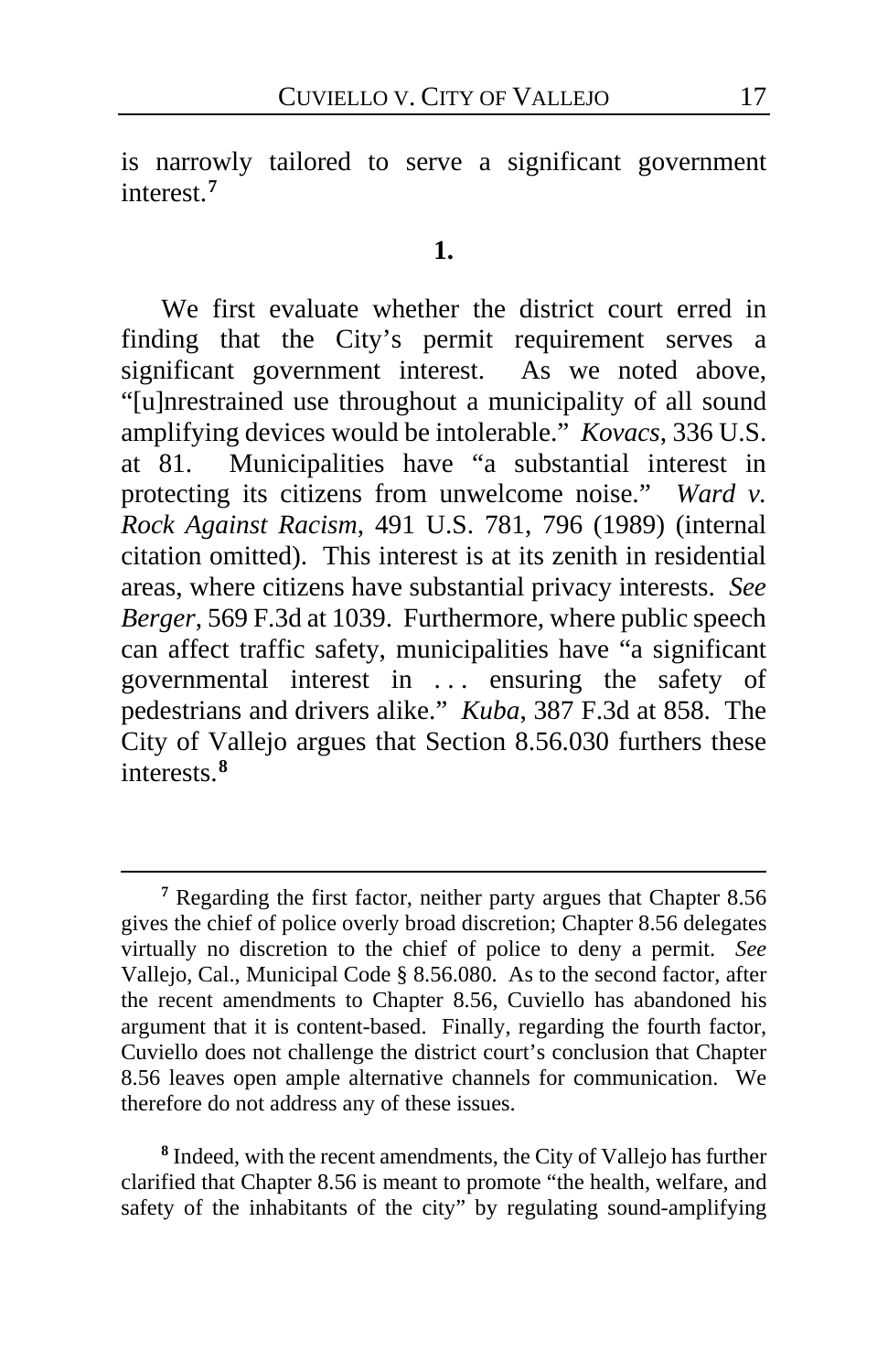Although Cuviello acknowledges the City's significant interests in preventing noise disturbances that could threaten public health, safety, or welfare, he nonetheless points to our statement in *Kuba* that "merely invoking [significant] interests . . . is insufficient" to meet the government's burden of proof to justify a regulation that burdens free speech. 387 F.3d at 859. Rather, in *Kuba*, we held that "[t]he government must also show that the proposed communicative activity endangers those [significant] communicative activity endangers those interests." *Id*. While a local government bears the burden of proffering a significant interest for a time, place, and manner restriction, this "does not require a city, before enacting such an ordinance, to conduct new studies or produce evidence independent of that already generated by other cities." *City of Renton v. Playtime Theatres, Inc.*, 475 U.S. 41, 51–52 (1986). As it has long been accepted that sound amplifying devices can endanger public health, safety, and welfare, the City of Vallejo did not need to produce new evidence justifying its interests in regulating them. *See, e.g.*, *Ward*, 491 U.S. at 796–97; *Kovacs*, 336 U.S. at 81–82. Accordingly, the district court did not abuse its discretion by holding that the permit requirement furthered the City of Vallejo's significant interests.

# **2.**

We next address whether the district court erred by concluding that the permit requirement is narrowly tailored. We are guided by three considerations when evaluating whether a time, place, and manner regulation is narrowly tailored. *See Long Beach Area Peace Network*, 574 F.3d at 1024. First, we consider whether the regulation

devices, which the City notes can create traffic hazards and disturb public peace. *See* Vallejo, Cal., Municipal Code § 8.56.010.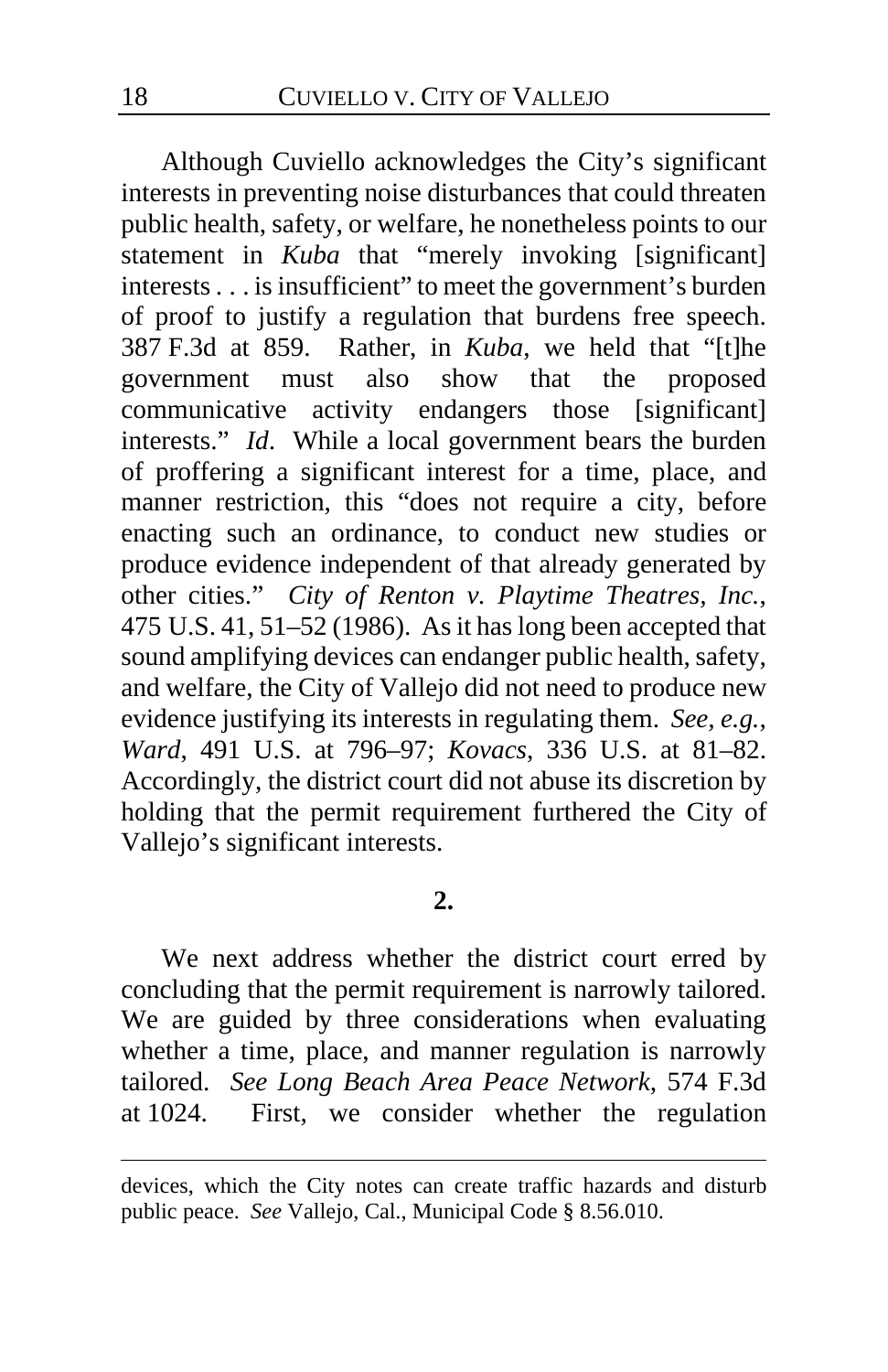"achieve[s] its ends without restricting substantially more speech than necessary." *Id.* In particular, an ordinance's expansive language can signal that the municipality has burdened substantially more speech than effectively advances its goals. *Id.* at 1025. Second, we look to whether there are "obvious alternatives that would achieve the same objectives with less restriction on speech." *Id.* A municipality need not justify its ordinance as the least restrictive alternative, *see Ward*, 491 U.S. at 798, but "an assessment of alternatives can still bear on the reasonableness of the tailoring." *Long Beach Area Peace Network*, 574 F.3d at 1025 (internal quotation marks omitted). Finally, if the challenged regulation is not necessary to serve the municipality's interests in the instant circumstances, we examine whether a generic regulation is nonetheless needed to regulate other speakers' expressive activity. *Id.*

As to the first consideration, although we recognize a city's need to implement permit requirements for some speech in public fora, we have noted several ways in which these requirements can burden substantially more speech than necessary. A permit requirement burdens more speech than necessary when it exceeds the scope of the municipality's significant interests. For this reason, we invalidated a City of Long Beach ordinance that required a permit at least twenty-four hours in advance of any spontaneous assembly; although the city claimed the requirement was necessary to control traffic flow, we found it excessive because the regulation required notice "irrespective of whether there is any possibility that the event will interfere with traffic flow." *Id.* at 1038. Conversely, in *Rosenbaum v. City and County of San Francisco*, we approved a permit requirement for amplified speech in excess of volume levels prohibited by the city's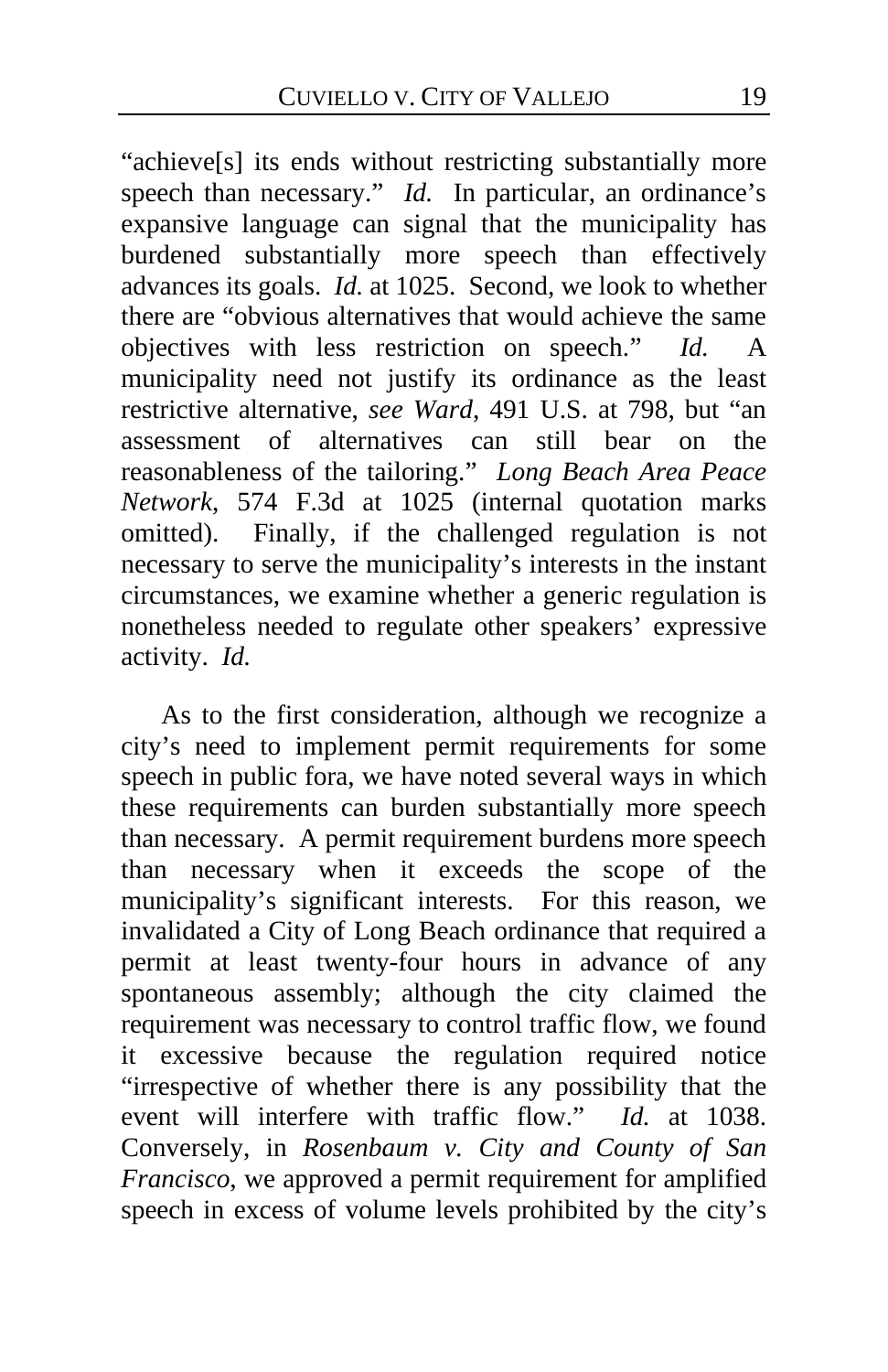nuisance code. 484 F.3d 1142, 1147, 1158 (9th Cir. 2007). In that case, the permit requirement was tailored to advance the city's interest in protecting the public from disturbances caused by excessive noise. *Id.* at 1160–61.

We have also held that a permit system burdens substantially more speech than necessary when it does not distinguish between speech by individuals and large groups. In *Santa Monica Food Not Bombs v. City of Santa Monica*, we recognized that a city may have an interest in promoting safe and convenient use of public areas by implementing a permit system. 450 F.3d 1022, 1038 (9th Cir. 2006). Nonetheless, "[w]ithout a provision limiting the permitting requirements to larger groups, or some other provision tailoring the regulation to events that realistically present *serious* traffic, safety, and competing use concerns . . . a permitting ordinance is insufficiently narrowly tailored to withstand time, place, and manner scrutiny." *Id.* at 1039. As we noted in *Berger*, "we and almost every other circuit to have considered the issue have refused to uphold registration requirements that apply to individual speakers or small groups in a public forum." 569 F.3d at 1039; *see also Grossman*, 33 F.3d at 1206 (finding a permit requirement for group gatherings in a park insufficiently tailored for not distinguishing between small and large groups).

Beyond the example of permit systems, we have found other time, place, and manner restrictions to be insufficiently tailored where they are "geographically overinclusive." *Comite de Jornaleros de Redondo Beach v. City of Redondo Beach*, 657 F.3d 936, 949 (9th Cir. 2011). In *Comite de Jornaleros de Redondo Beach*, we held that an ordinance barring individual solicitation on all streets and highways was not narrowly tailored to further the city's interest in preventing traffic problems. *Id.* While we noted that the city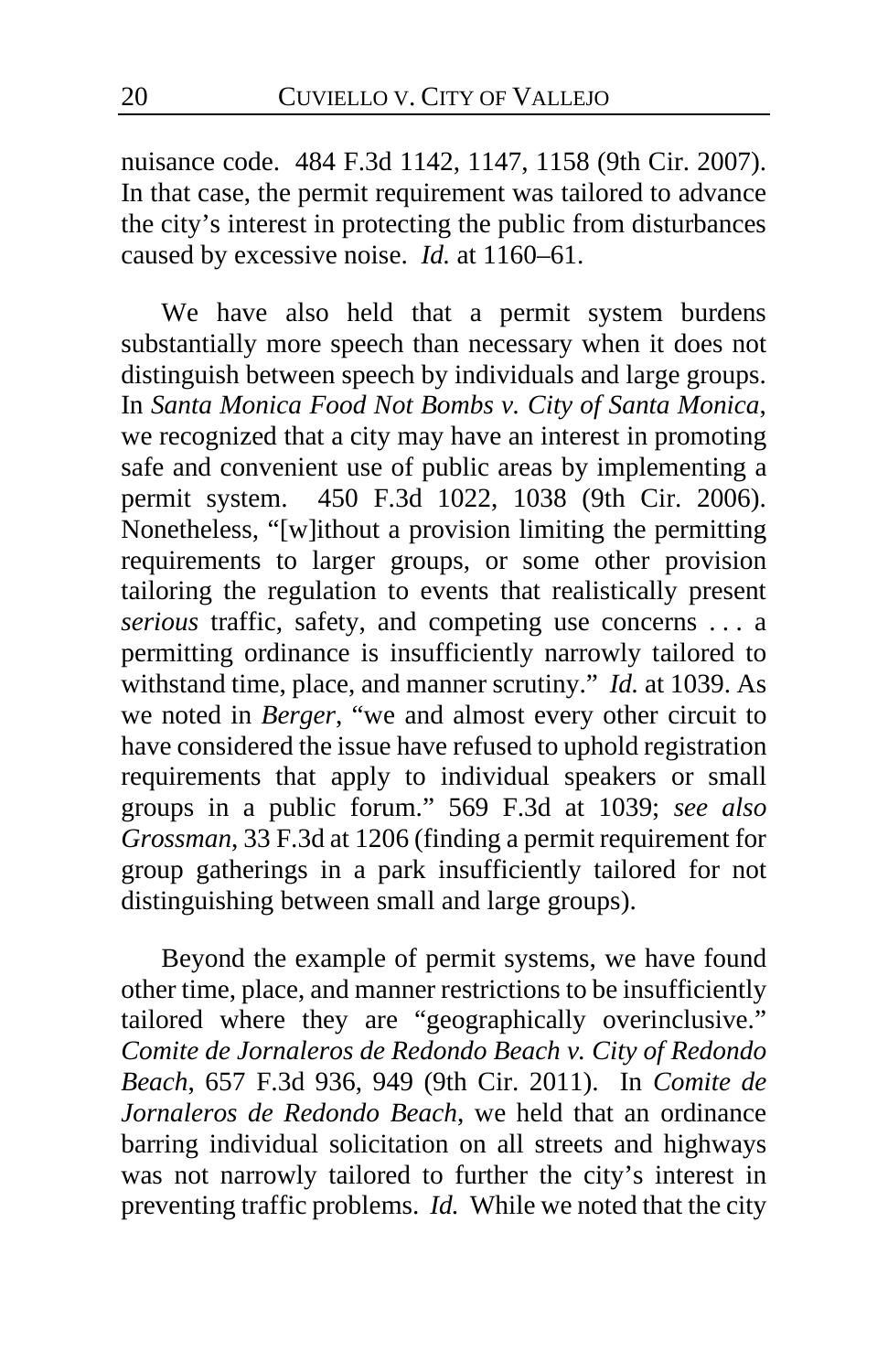might be able to justify the ban with regard to major streets and medians, "[b]y applying the Ordinance citywide to all streets, alleys, and sidewalks, the City has burdened substantially more solicitation than is reasonably necessary to achieve its purpose." *Id.*; *see also Grayned v. City of Rockford*, 408 U.S. 104, 119 (1972) (finding an anti-noise ordinance not to be geographically overinclusive because it only applied within 150 feet of a school building).

Regarding our second consideration—whether there are obvious alternatives that could achieve the same aims with lesser impact on speech—we have approved alternatives more narrowly tailored than blanket permit requirements for public speech. In particular, we have favored systems that direct enforcement of existing rules against those who actually exhibit unwanted behavior rather than require all speakers to seek approval from the municipality prior to engaging in speech. *See Berger*, 569 F.3d at 1044. "[B]y punishing only actual wrongdoers, rather than screening potential speakers[,]" a municipality can achieve its goal of protecting citizens from disorderly or disruptive expressive activities without penalizing speakers who do respect the municipality's rules. *Id.* (citing *Riley v. Nat'l Fed'n of the Blind of N.C., Inc.*, 487 U.S. 781, 795 (1988)); *see also generally Vill. of Schaumburg v. Citizens for a Better Env't*, 444 U.S. 620 (1980); *Schneider v. State of New Jersey*, 308 U.S. 147 (1939).

On its face, Section 8.56.030 contains many of the features we have identified as burdening more speech than necessary. Although the City of Vallejo argues that Section 8.56.030 furthers its interests in preventing noise that disturbs the peace and creates traffic dangers, Section 8.56.030 requires a permit for *any* use of a sound-amplifying device at *any* volume by *any* person at *any* location—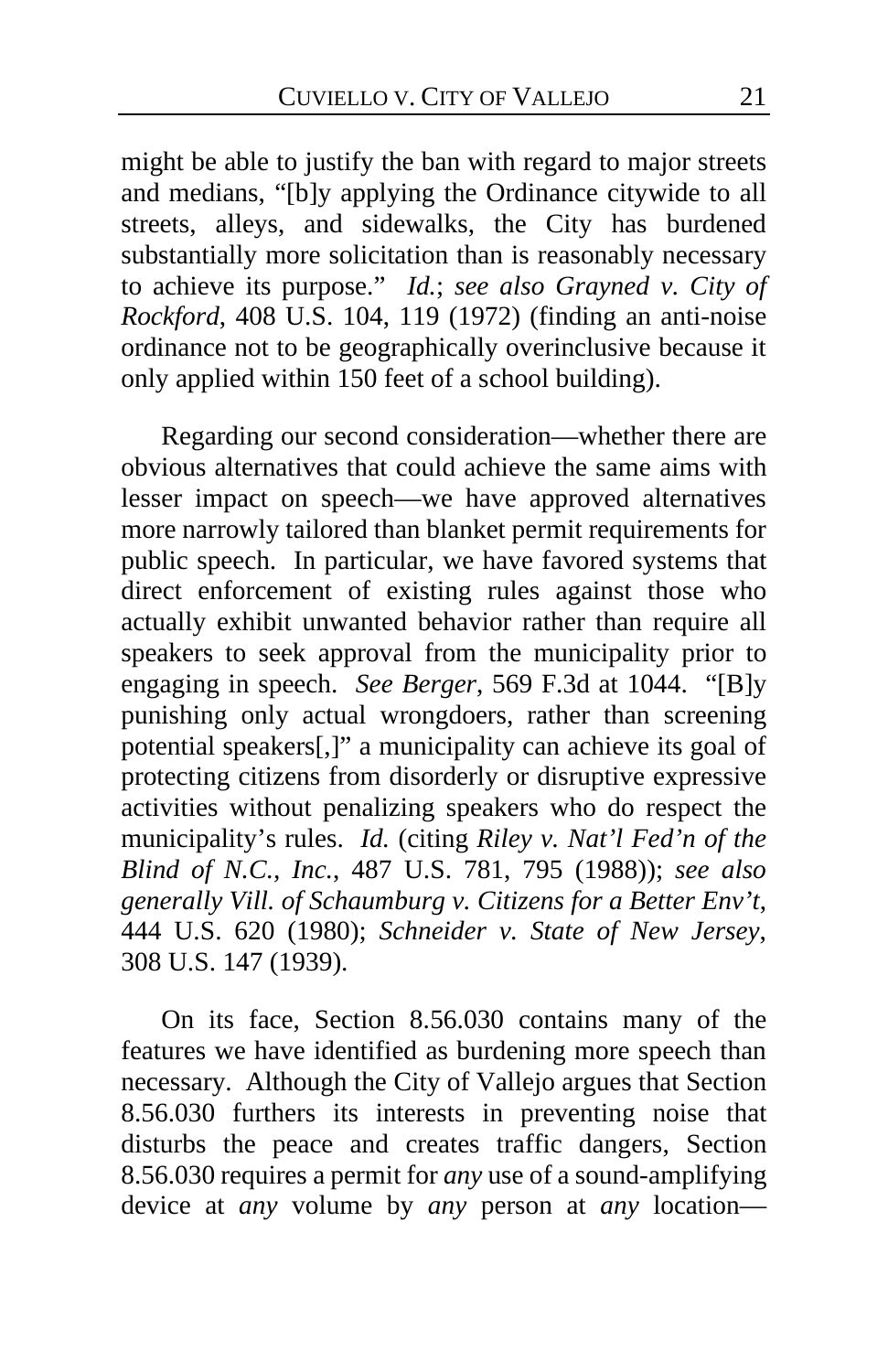without any specifications or limitations that may tailor the permit requirement to situations involving the most serious risk to public peace or traffic safety. Vallejo, Cal., Municipal Code § 8.56.030; *see also Santa Monica Food Not Bombs*, 450 F.3d at 1039. Hence, Section 8.56.030 applies with the same force to an individual and to a rally of one-hundred people; to the use of a device in an empty parking lot and at the busiest intersection; to the use of a device at a child's weekend birthday party in an already noisy park and to the use of a device by demonstrators next to a hospital at 2 a.m.; and so on. Without any limitations that tailor the permit requirement to circumstances where public peace and traffic safety are actually at risk, Section 8.56.030 covers substantially more speech than necessary to achieve its ends.**[9](#page-21-0)**

Section 8.56.030's broad sweep is more apparent when applied to the facts of this case. Cuviello wishes to use a bullhorn in demonstrations on the public sidewalk next to Six Flags.This is not an area of the city where people come to seek peace and quietude or to avoid distraction. Rather, this is already a noisy area, where patrons flock in droves and scream on various thrill rides. Amidst all the noise, the sound of one bullhorn likely would not cause an additional disturbance to traffic safety or public peace. It is difficult to see how requiring prior notice of Cuviello's bullhorn use in this area would advance the City's expressed interests in promoting public peace or traffic safety. The City has offered no evidence to the contrary.

<span id="page-21-0"></span>**<sup>9</sup>** The City of Vallejo urges us to look to *Rosenbaum* and conclude that Section 8.56.030 is narrowly tailored, but the permit requirement at issue in *Rosenbaum* was far more limited than the one at issue here. *See*  484 F.3d at 1147.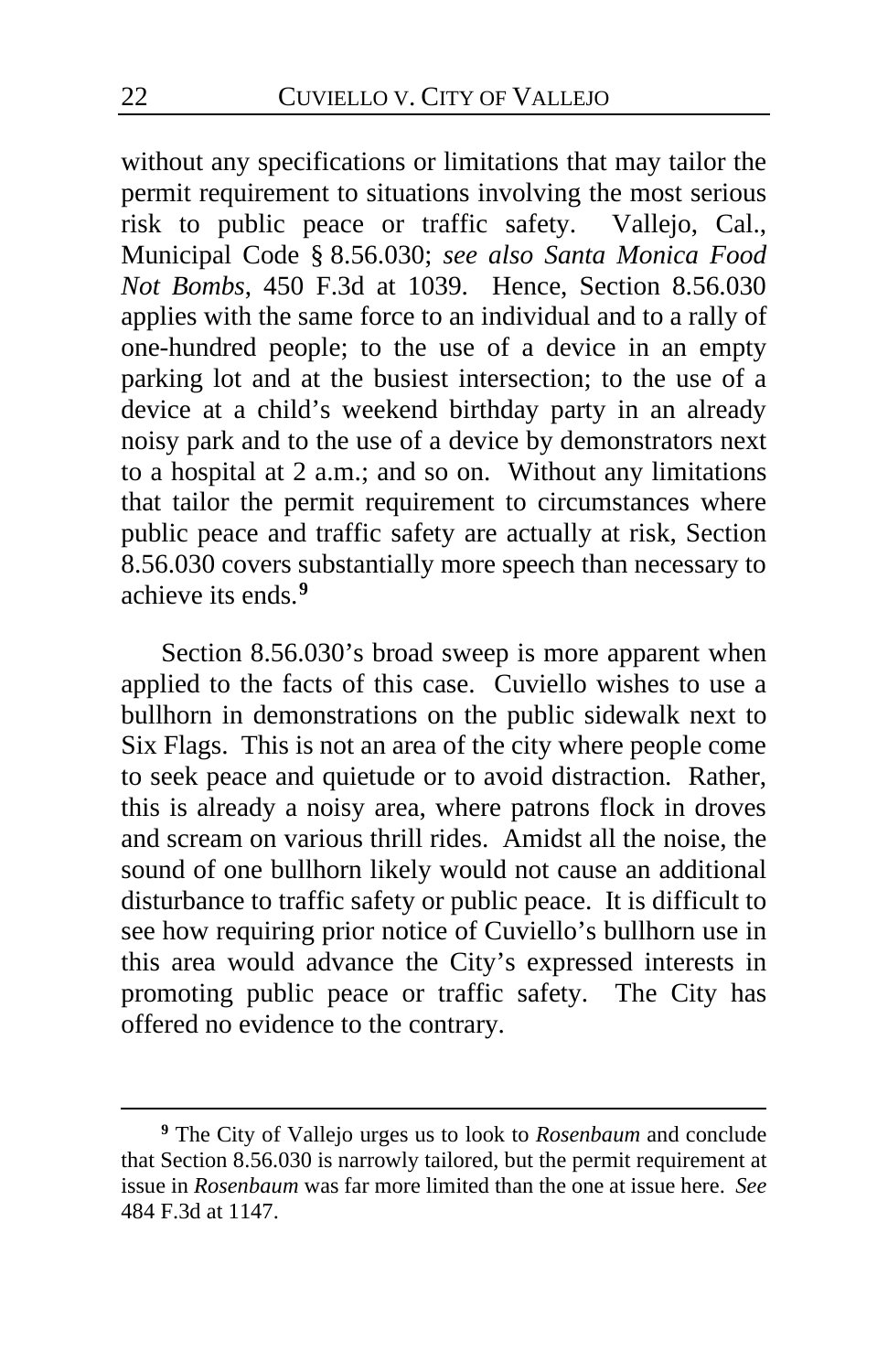The district court's narrow tailoring analysis failed to recognize the breadth of the permit requirement. The district court did not apply the tailoring guidelines we outlined for permit requirements in *Long Beach Area Peace Network*, *Santa Monica Food Not Bombs*, and *Comite de Jornaleros de Redondo Beach*. Instead, the district court pointed to Chapter 8.56's conditions for using a sound-amplifying device—which attach when the permit is approved—as evidence that the permit requirement is narrowly tailored. Vallejo, Cal., Municipal Code § 8.56.060. Treating the conditions of use as interchangeable with the permit requirement misunderstands the injury caused by the permit requirement. *See Berger*, 569 F.3d at 1038. The permit requirement is "offensive—not only to the values protected by the First Amendment, but to the very notion of a free society—that in the context of everyday public discourse a citizen must first inform the government of her desire to speak . . . and then obtain a permit to do so." *Id.* at 1037 (quoting *Watchtower Bible & Tract Soc'y of N.Y.*, 536 U.S. at 165–66 (2002)). By disregarding the injury caused by the permit requirement as a prior restraint on speech and failing to apply our law on the acceptable scope of such permit requirements, the district court erred in its narrow tailoring analysis.**[10](#page-22-0)** The district court thus abused its discretion in concluding that Cuviello was unlikely to succeed on the merits of his state constitutional claim.

<span id="page-22-0"></span>**<sup>10</sup>** Cuviello argues that the district court also erred in its narrow tailoring analysis by disregarding the City of Vallejo's prohibitions on noises that create a nuisance as an obvious alternative that could achieve the City of Vallejo's interests with less impact on speech. We do not address this argument as we find that the district court abused its discretion in failing to recognize that Chapter 8.56 burdens substantially more speech than necessary.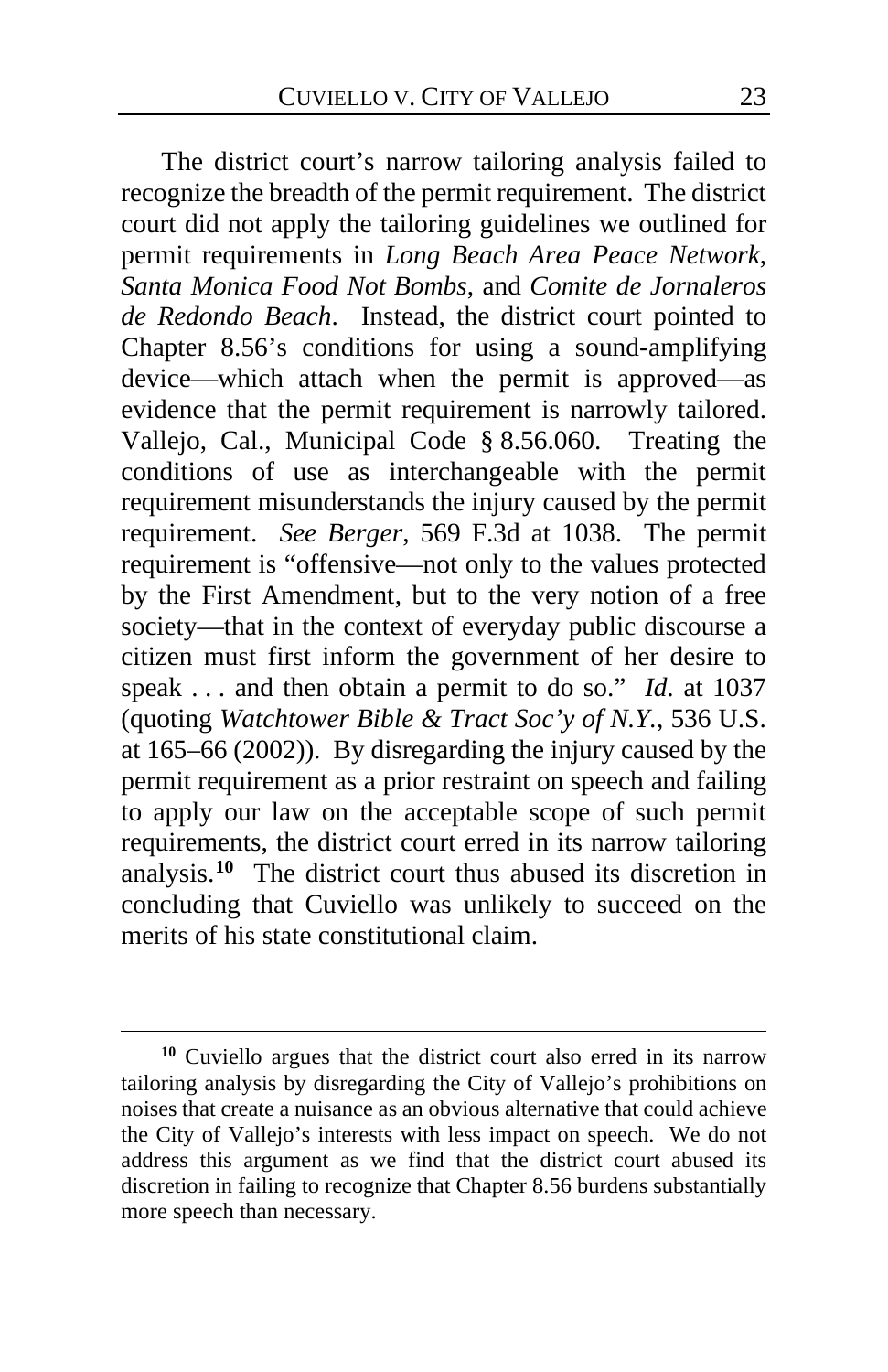#### **B.**

Our inquiry does not end at the first element of the preliminary injunction test. Even where a plaintiff demonstrates a likelihood of success on the merits of a free speech claim, he "must also demonstrate that he is likely to suffer irreparable harm in the absence of a preliminary injunction, and that the balance of equities and public interest tip in his favor."**[11](#page-23-0)** *Klein v. City of San Clemente*, 584 F.3d 1196, 1207 (9th Cir. 2009). The latter three elements do not collapse into the merits question. *See DISH Network Corp. v. F.C.C.*, 653 F.3d 771, 776 (9th Cir. 2011). Therefore, although Cuviello's colorable speech claim "certainly raises the specter of irreparable harm," *id.*, we must still examine whether the district court abused its discretion by concluding that Cuviello failed to show a risk of irreparable harm.

Prior restraints on speech present some of the "most serious and the least tolerable infringement" on free speech rights. *Nebraska Press Ass'n v. Stuart*, 427 U.S. 539, 559 (1976); *accord Molinaro v. Molinaro*, 245 Cal. Rptr. 3d 402, 408 (Cal. Ct. App. 2019). Whereas a criminal penalty on a type of speech attaches after the speech is uttered—and thus the threat of penalty creates a chilling effect—a prior restraint stifles speech before it can take place, freezing it altogether. *See Nebraska Press Ass'n*, 427 U.S. at 559. Even if that freeze is only temporary, the loss or threatened infringement upon free speech rights "for even minimal

<span id="page-23-0"></span>**<sup>11</sup>** Although we evaluated the likelihood of success on the merits primarily with reference to Cuviello's state constitutional claim, we still employ federal standards to review the district court's denial of a preliminary injunction. *See Int'l Franchise Ass'n, Inc. v. City of Seattle*, 803 F.3d 389, 399 (9th Cir. 2015) (evaluating all *Winter* factors where likelihood of the merits turned on both federal and state law claims).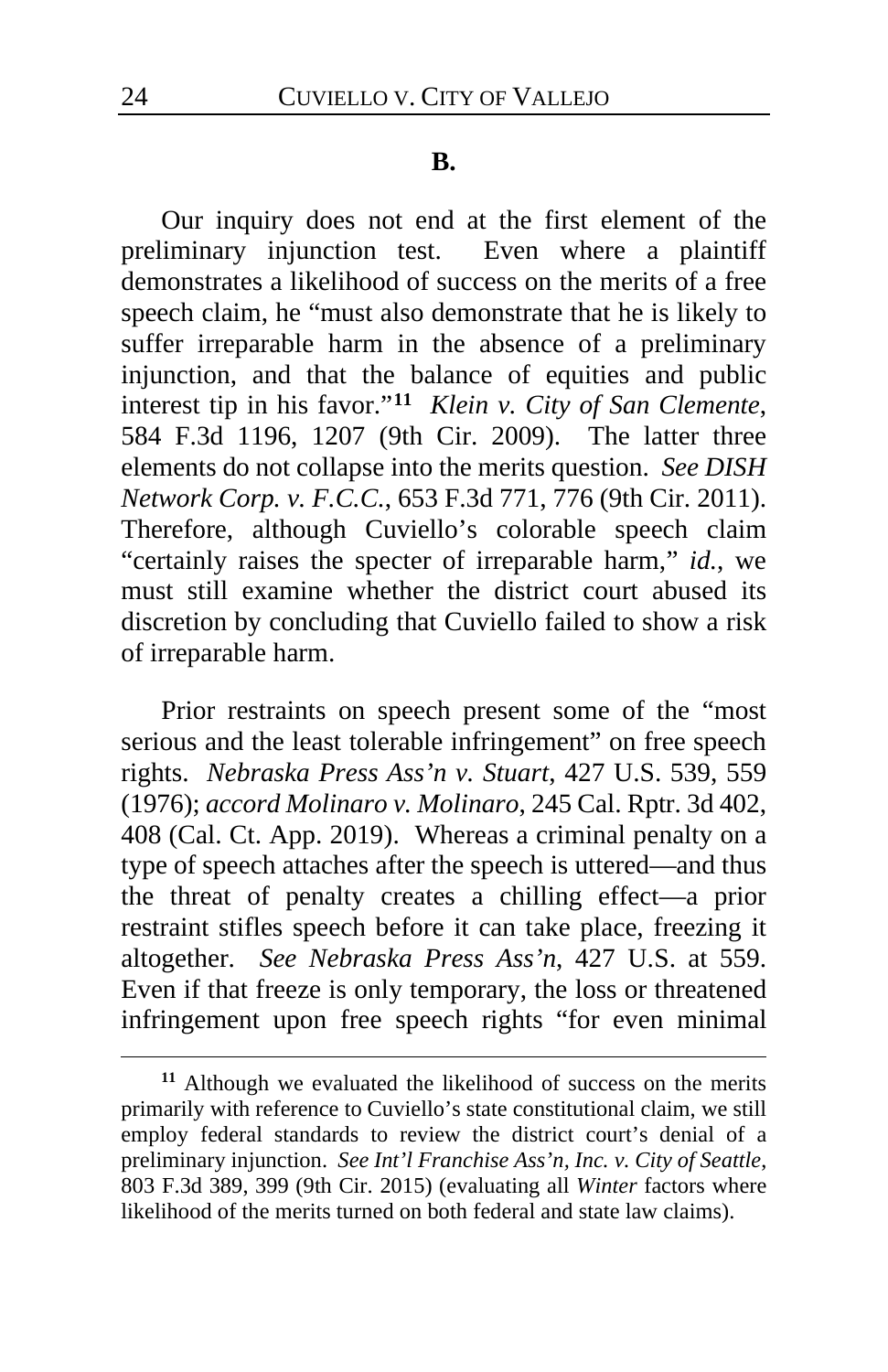periods of time[] unquestionably constitutes irreparable injury." *Elrod v. Burns*, 427 U.S. 347, 373 (1976).

We are acutely aware of the special injury caused by permit systems as a form of prior restraint. Permit systems represent a departure from our tradition of public discourse by requiring a citizen to seek approval from the government to engage in speech. *See Berger*, 569 F.3d at 1037. "Both the procedural hurdle of filling out and submitting a written application, and the temporal hurdle of waiting for the permit to be granted may discourage potential speakers." *Grossman*, 33 F.3d at 1206. The procedural hurdle may discourage speakers who fear advance retaliation, want their speech to escape government notice for a time, or otherwise value preserving their privacy in advance of the actual speech. *Berger*, 569 F.3d at 1038. The temporal hurdle eliminates the possibility of spontaneous speech, which may disproportionately burden political speech that must respond to changing current events. *Id.*; *see also Shuttlesworth v. City of Birmingham*, 394 U.S. 147, 163 (1969) (Harlan, J., concurring) (" $[T]$ iming is of the essence in politics .... [and] it is often necessary to have one's voice heard promptly, if it is to be considered at all.").

Here, not only has Cuviello raised a colorable speech claim, but he has shown that the City's permit requirement violated and continues to infringe on his free speech rights. After being warned that he could not use his bullhorn without a permit, Cuviello stopped using his bullhorn for a time, impacting the effectiveness of his speech in front of a noisy theme park. Thereafter, Cuviello was forced to either suffer this infringement or surrender his ability to speak without providing advance notice of his identity, instead notifying the City of Vallejo of his intended speech activities. When Cuviello did voluntarily surrender his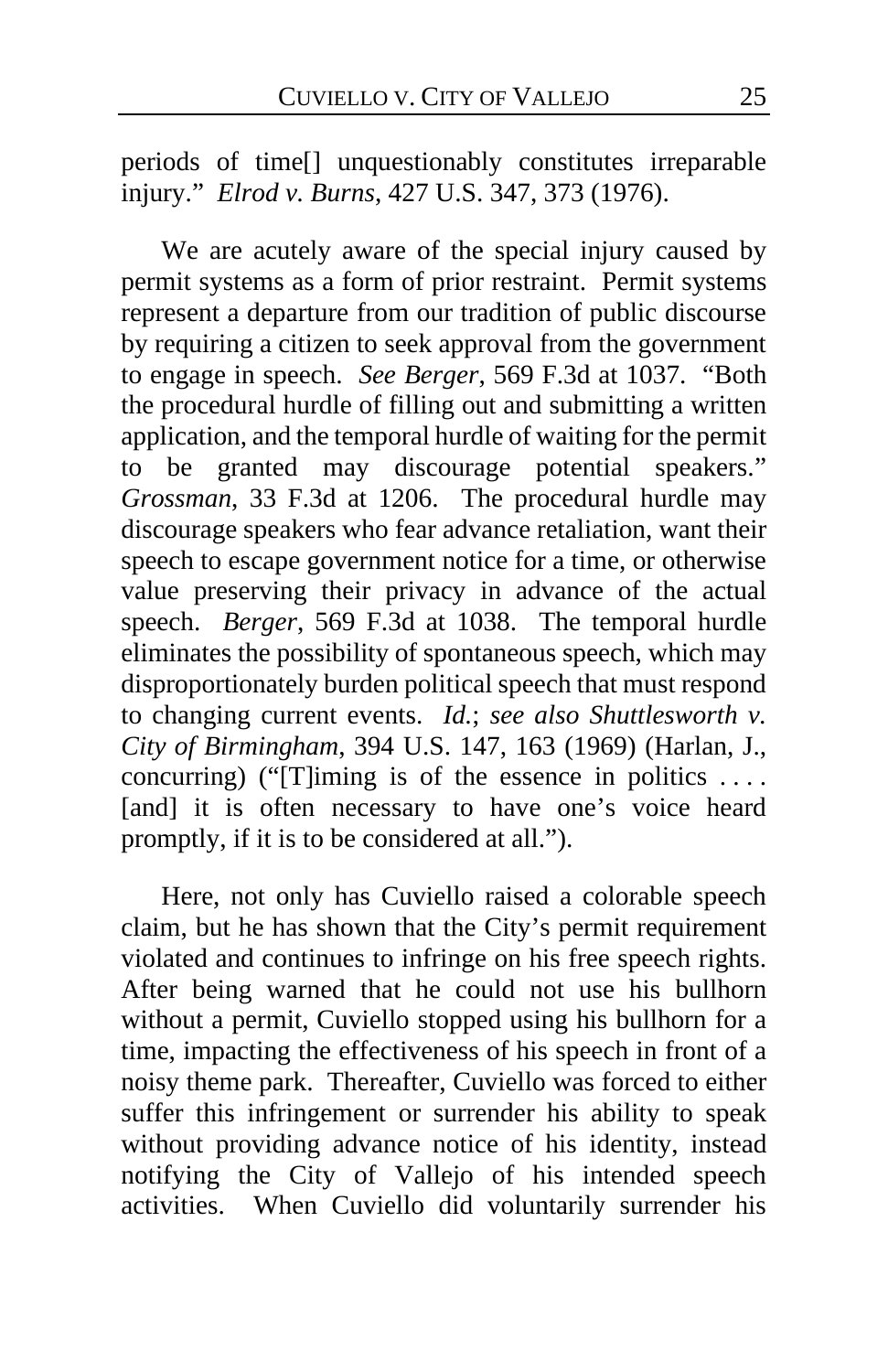anonymity and applied for a permit, the temporal hurdle deprived him of his ability to speak spontaneously, and thus he ultimately could not use his bullhorn to speak. After deciding that he would not suffer these infringements on his speech—and thus used his bullhorn without applying for a permit—a police officer warned him that if he continued to use it, the bullhorn would be confiscated as evidence of a crime. Although Chapter 8.56 does not designate a penalty for violating Section 8.56.030, the general provisions of the City of Vallejo provide that the failure to comply with any code requirements constitutes either a misdemeanor or infraction, subject to potential criminal penalties. Vallejo, Cal., Municipal Code § 1.12.010. After receiving this threat, Cuviello ceased using his bullhorn, a protected instrument of speech. *See Saia*, 344 U.S. at 561. As long as Section 8.56.030 remains in effect, the threat of enforcement against Cuviello will persist, chilling his exercise of free speech rights. For these reasons, Cuviello has shown irreparable harm.

In concluding that Cuviello had not established irreparable harm, the district court discounted the injury caused by the threat of enforcement against Cuviello. The court reasoned that because no enforcement action under Chapter 8.56 had been taken against Cuviello or similarly situated individuals, Cuviello had not shown a likelihood of irreparable harm.This reasoning conflicts with established precedent. An ordinance need not be enforced against a speaker to pose a threat to his free speech rights. *See, e.g.*, *Elrod*, 427 U.S. at 373–74. Cuviello continues to restrain his own speech under the threat that Chapter 8.56 will be enforced against him. This chill on his free speech rights even if it results from a threat of enforcement rather than actual enforcement—constitutes irreparable harm. *See id*.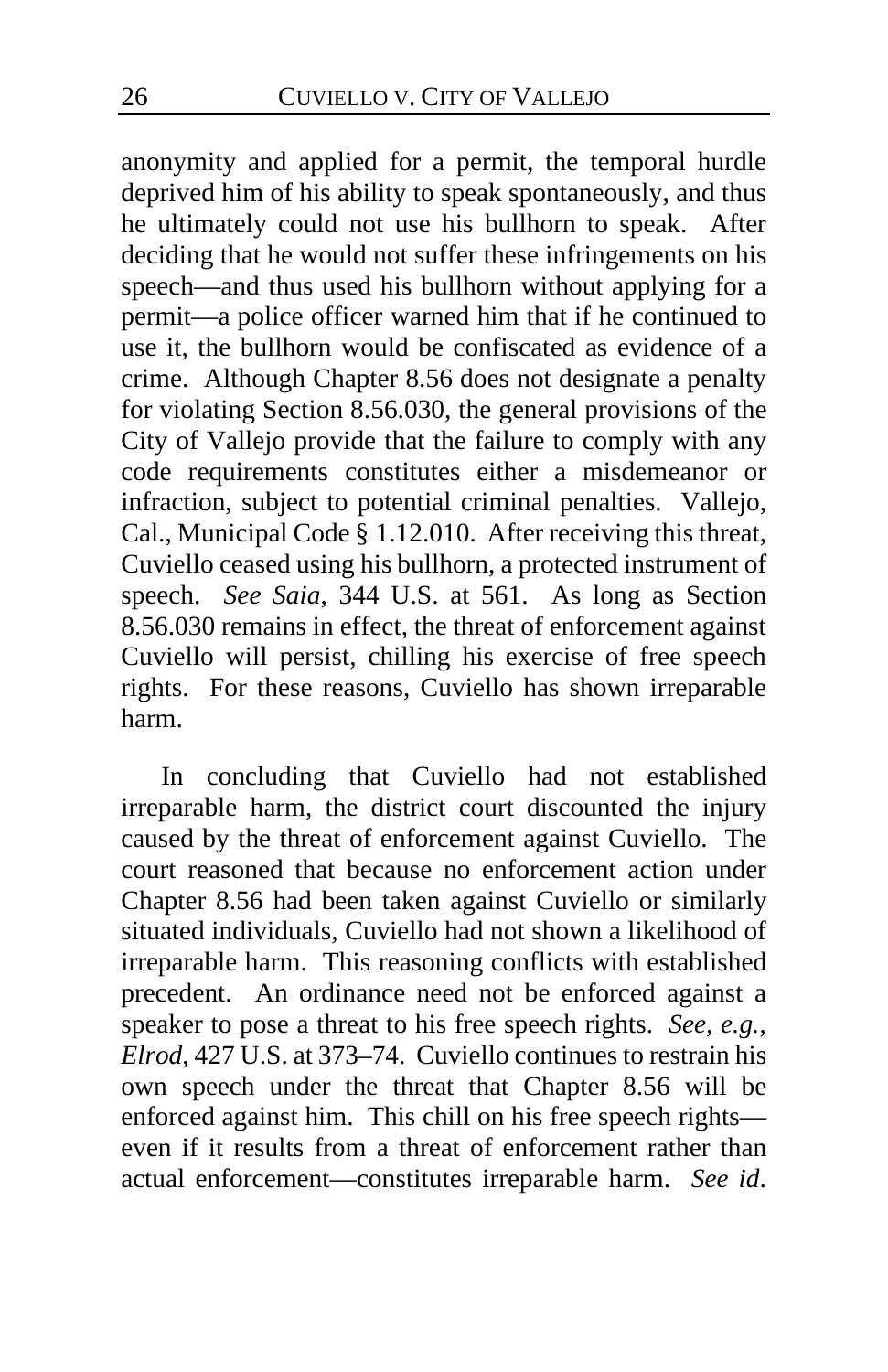# at 373–74; *see also Am. Beverage Ass'n v. City & Cty. of San Francisco*, 916 F.3d 749, 757–58 (9th Cir. 2019).

The City of Vallejo argues, and the dissent agrees, that Cuviello's showing of irreparable harm is undercut by his delay in filing the present lawsuit and moving for a preliminary injunction. But there are several reasons that suggest Cuviello's tardiness should not weigh heavily here.

First, Cuviello's delay is only one factor among the many that we consider in evaluating whether a plaintiff is likely to suffer irreparable harm absent interim relief. It is generally recognized that a "long delay before seeking a preliminary injunction implies a lack of urgency and irreparable harm," *Oakland Tribune, Inc. v. Chronicle Publishing Co.*, 762 F.2d 1374, 1377 (9th Cir. 1985), but "[d]elay by itself is not a determinative factor in whether the grant of interim relief is just and proper." *Aguayo ex rel. N.L.R.B. v. Tomco Carburetor Co.*, 853 F.2d 744, 750 (9th Cir. 1988). "Usually, delay is but a single factor to consider in evaluating irreparable injury"; indeed, "courts are loath to withhold relief *solely on that ground*." *Arc of Cal. v. Douglas*, 757 F.3d 975, (9th Cir. 2014) (emphasis added) (quoting *Lydo Enters., Inc. v. City of Las Vegas*, 745 F.2d 1211, 1214 (9th Cir. 1984)).

Second, although a failure to seek speedy relief can imply the lack of a need for such relief, "such tardiness is not particularly probative in the context of ongoing, worsening injuries." *Douglas*, 757 F.3d at 990. Cuviello did not suffer a discrete, excisable injury. Each instance in which Cuviello restrained his own speech contributed to the constitutional injury he suffered. He continued to protest after learning he would need a permit, but altered his behavior in response to the requirement.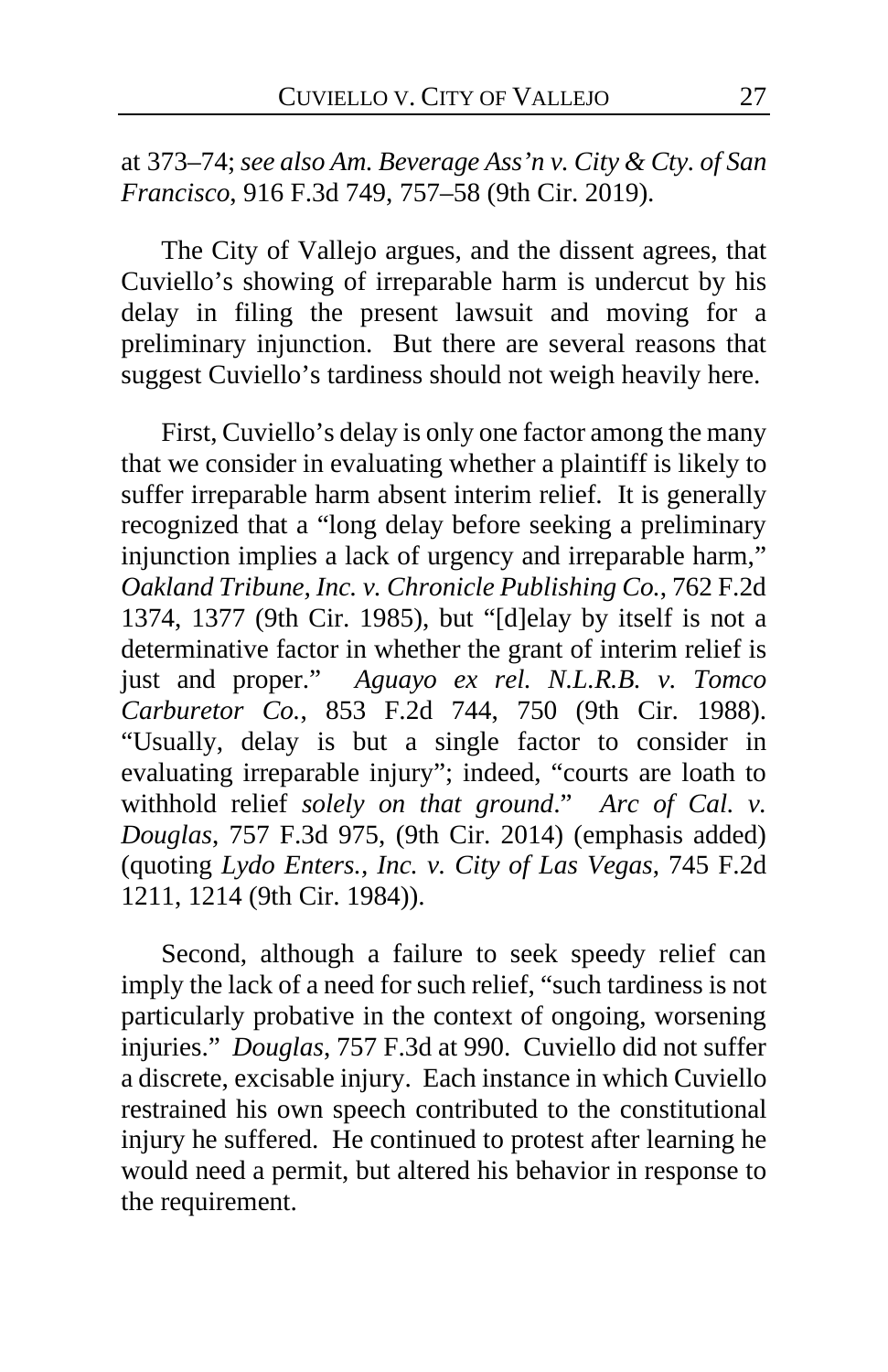Third, our cases do not require a strong showing of irreparable harm for constitutional injuries. In situations where the plaintiff's "First Amendment rights [are] being chilled daily, the need for immediate injunctive relief without further delay is, in fact, a direct corollary of the matter's great importance." *Sanders Cty. Republican Cent. Comm. v. Bullock*, 698 F.3d 741, 748 (9th Cir. 2012). That Cuviello will suffer irreparable harm absent relief "is demonstrated by a long line of precedent establishing that the loss of First Amendment freedoms, for even minimal periods of time, unquestionably constitutes irreparable injury." *Id.* (alterations and quotations omitted); *see also McDermott v. Ampersand Publishing, LLC*, 593 F.3d 950, 957 (9th Cir. 2010).

Finally, when a plaintiff is pro se, we are also generous in the assumptions we draw about his litigation of the case. *Cf. Hayes v. Idaho Corr. Ctr.*, 849 F.3d 1204, 1208 (9th Cir. 2017); *Morris v. Tehama*, 795 F.2d 791, 795 (9th Cir. 1986). In the seventeen months preceding Cuviello's motion for interim relief, he was observing and documenting the enforcement of Chapter 8.56. Contrary to the dissent's views, we are not surprised that a pro se litigant might take more time than would a lawyer to build his case before moving for relief. Obtaining injunctive relief from a federal court is not an easy task, even for a skilled attorney. Cuviello's pro se status provides one additional reason to discount the probative value of his delay.

Under these circumstances, Cuviello's delay in filing his complaint and seeking preliminary injunctive relief does not significantly undercut his showing of irreparable harm. We thus conclude that the district court abused its discretion by failing to recognize a police officer's threat of criminal sanctions against Cuviello as irreparable harm.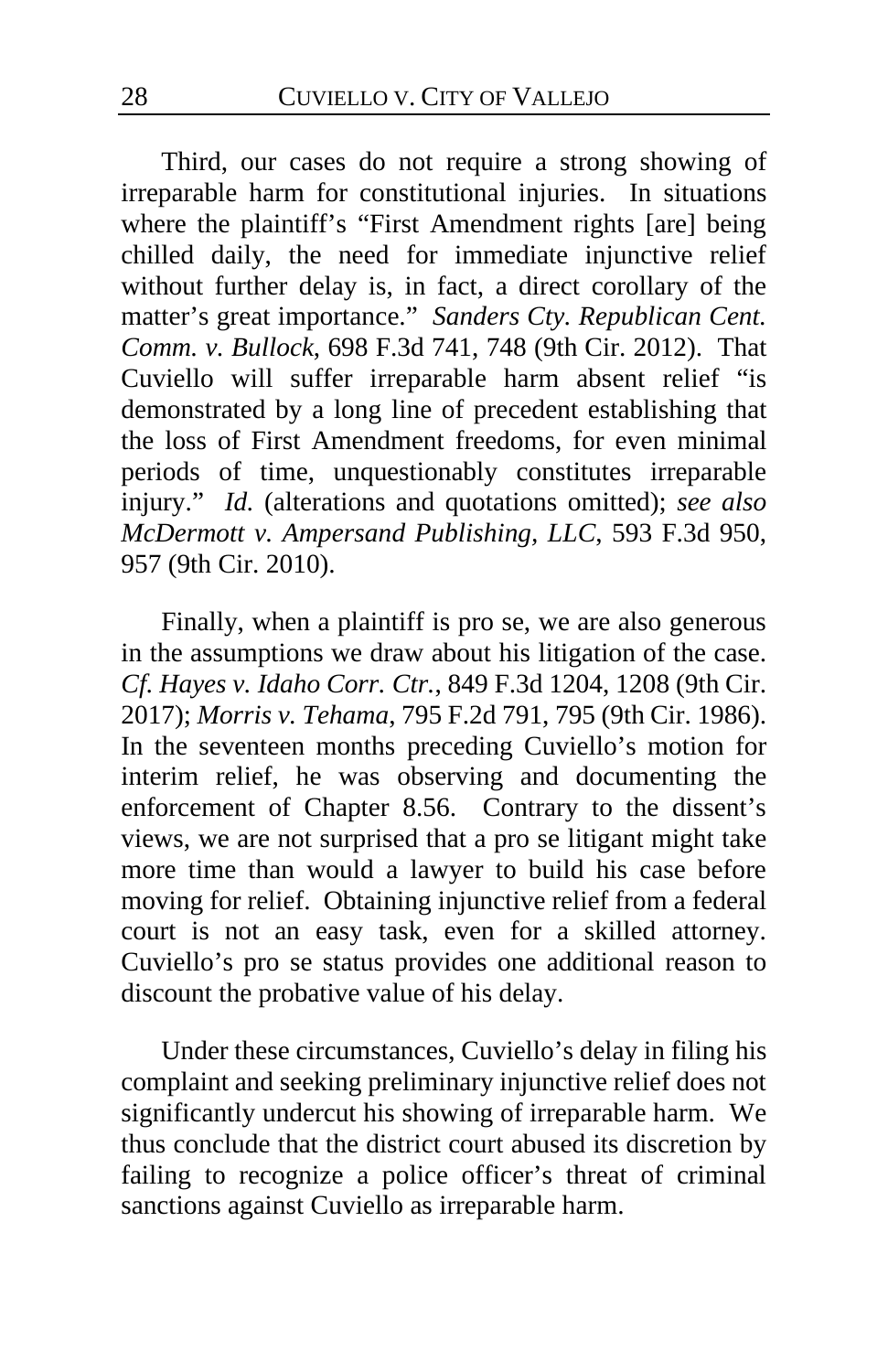#### **C.**

We next consider whether the district court abused its discretion in concluding that the balance of equities does not tip in Cuviello's favor. The chilling of a plaintiff's free speech rights—especially where there is a threat of criminal sanctions—favors a preliminary injunction. *See Doe*, 772 F.3d at 583. To overcome this balance in Cuviello's favor, there must be record evidence that a preliminary injunction will seriously hamper significant governmental interests. *See id.* Here, as previously discussed, the permit requirement has chilled Cuviello's free speech rights and will continue to do so absent preliminary injunctive relief. The City of Vallejo has not pointed to any record evidence that suggests that it will suffer hardship from the issuance of a preliminary injunction.

In finding that the balance of equities did not tip in Cuviello's favor, the district court reasoned that Cuviello had not established a likelihood of success on his claims. As previously discussed, this is not so. Cuviello has shown likelihood of success on the merits as well as irreparable harm stemming from the threat of Chapter 8.56's enforcement against him.

The district court concluded that the City of Vallejo would be hampered in its ability to regulate the use of sound amplifying devices. But the court pointed to no evidence to support this speculation, and indeed the City of Vallejo submitted no such evidence. To overcome the balance of equities in Cuviello's favor, the City of Vallejo was required to present evidence that its significant interests would be seriously hampered. As the City did not meet its burden, the district court abused its discretion in finding that the balance of equities tipped in the City's favor.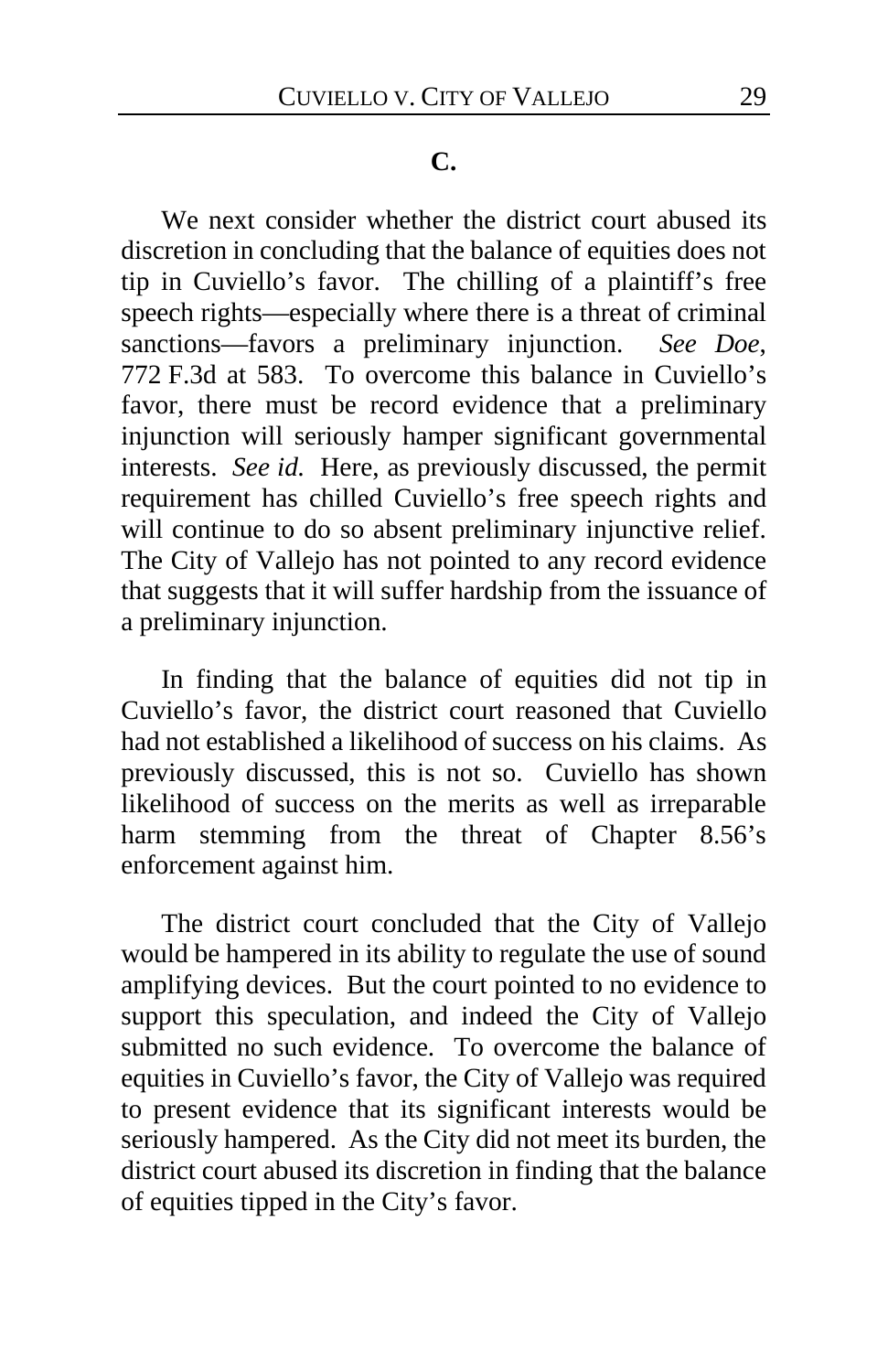#### **D.**

Finally, we evaluate whether the district court abused its discretion by concluding that a preliminary injunction halting the enforcement of Chapter 8.56 would not be in the public interest. We have "consistently recognized the significant public interest in upholding [free speech] principles." *Assoc. Press v. Otter*, 682 F.3d 821, 826 (9th Cir. 2012) (internal quotation marks omitted); *see also Doe*, 772 F.3d at 583 ("[T]he public interest favors the exercise of [free speech] rights."). Because Cuviello has raised a colorable free speech claim and demonstrated that Chapter 8.56 causes irreparable harm, it is well within the public interest to issue a preliminary injunction.

# **IV.**

For the reasons stated above, we reverse the district court's denial of Cuviello's motion for a preliminary injunction and remand for further proceedings consistent with this opinion.

# **REVERSED** and **REMANDED.**

FEINERMAN, District Judge, dissenting:

Joseph Cuviello filed this suit one year after he had last been threatened with enforcement of the challenged ordinance, and he then waited five months after filing suit to move for a preliminary injunction. In my view, this lengthy and unjustified delay shows that Cuviello did not suffer irreparable harm and therefore disentitles him to preliminary injunctive relief.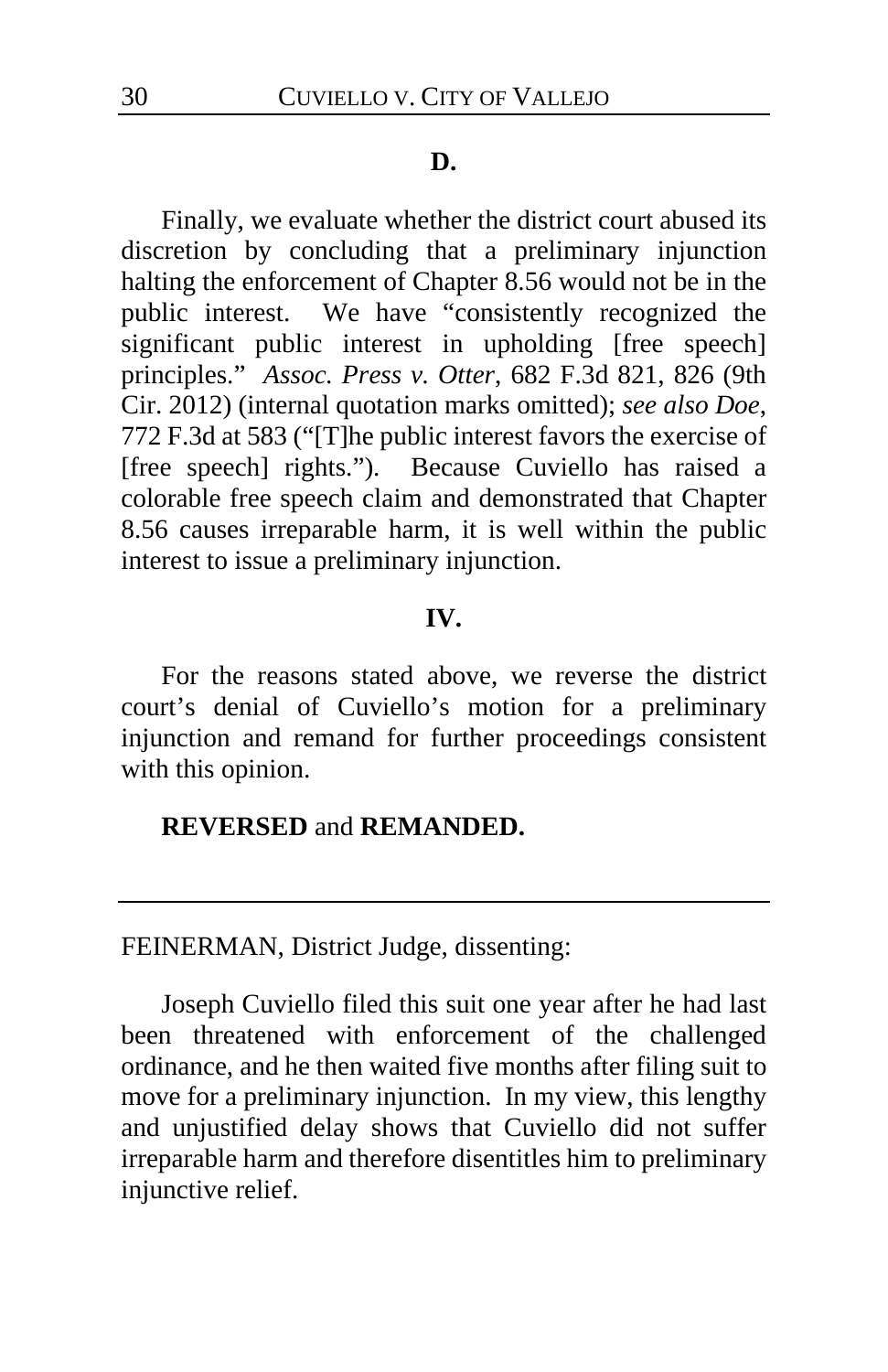"A preliminary injunction is sought upon the theory that there is an urgent need for speedy action to protect the plaintiff's rights. By sleeping on [his] rights[,] a plaintiff demonstrates the lack of need for speedy action . . . ." *Lydo Enters., Inc. v. City of Las Vegas*, 745 F.2d 1211, 1213 (9th Cir. 1984) (internal quotation marks omitted, ellipses in original); *see also Oakland Tribune, Inc. v. Chronicle Publ'g Co.*, 762 F.2d 1374, 1377 (9th Cir. 1985) ("Plaintiff's long delay before seeking a preliminary injunction implies a lack of urgency and irreparable harm."). Applying this principle, we held in *Garcia v. Google, Inc.*, 786 F.3d 733 (9th Cir. 2015) (en banc), that a plaintiff who waited some five months after a YouTube video was posted to seek to enjoin Google to take it down had not demonstrated irreparable harm. *Id.* at 746. The same result obtains for Cuviello's seventeen-month delay. *See Wreal, LLC v. Amazon.com, Inc.*, 840 F.3d 1244, 1248 (11th Cir. 2016) (affirming the district court's ruling that the plaintiff failed to demonstrate irreparable harm given its unexplained five-month delay in seeking a preliminary injunction); *Novus Franchising, Inc. v. Dawson*, 725 F.3d 885, 895 (8th Cir. 2013) (holding that the plaintiff's "failure to seek injunctive relief for a period of seventeen months ... vitiates much of the force of [its] allegations of irreparable harm") (internal quotation marks omitted); *High Tech Med. Instrumentation, Inc. v. New Image Indus., Inc.*, 49 F.3d 1551, 1557 (Fed. Cir. 1995) ("Absent a good explanation, . . . , 17 months is a substantial period of delay that militates against the issuance of a preliminary injunction by demonstrating that there is no apparent urgency to the request for injunctive relief."); *T.J. Smith & Nephew Ltd. v. Consol. Med. Equip., Inc.*, 821 F.2d 646, 648 (Fed. Cir. 1987) (same for a fifteen-month delay); *Citibank, N.A. v. Citytrust*, 756 F.2d 273, 276–77 (2d Cir. 1985) (same for a nine-month delay); *cf*. *Arc of Cal. v. Douglas*, 757 F.3d 975, 990–91 (9th Cir. 2014) (holding that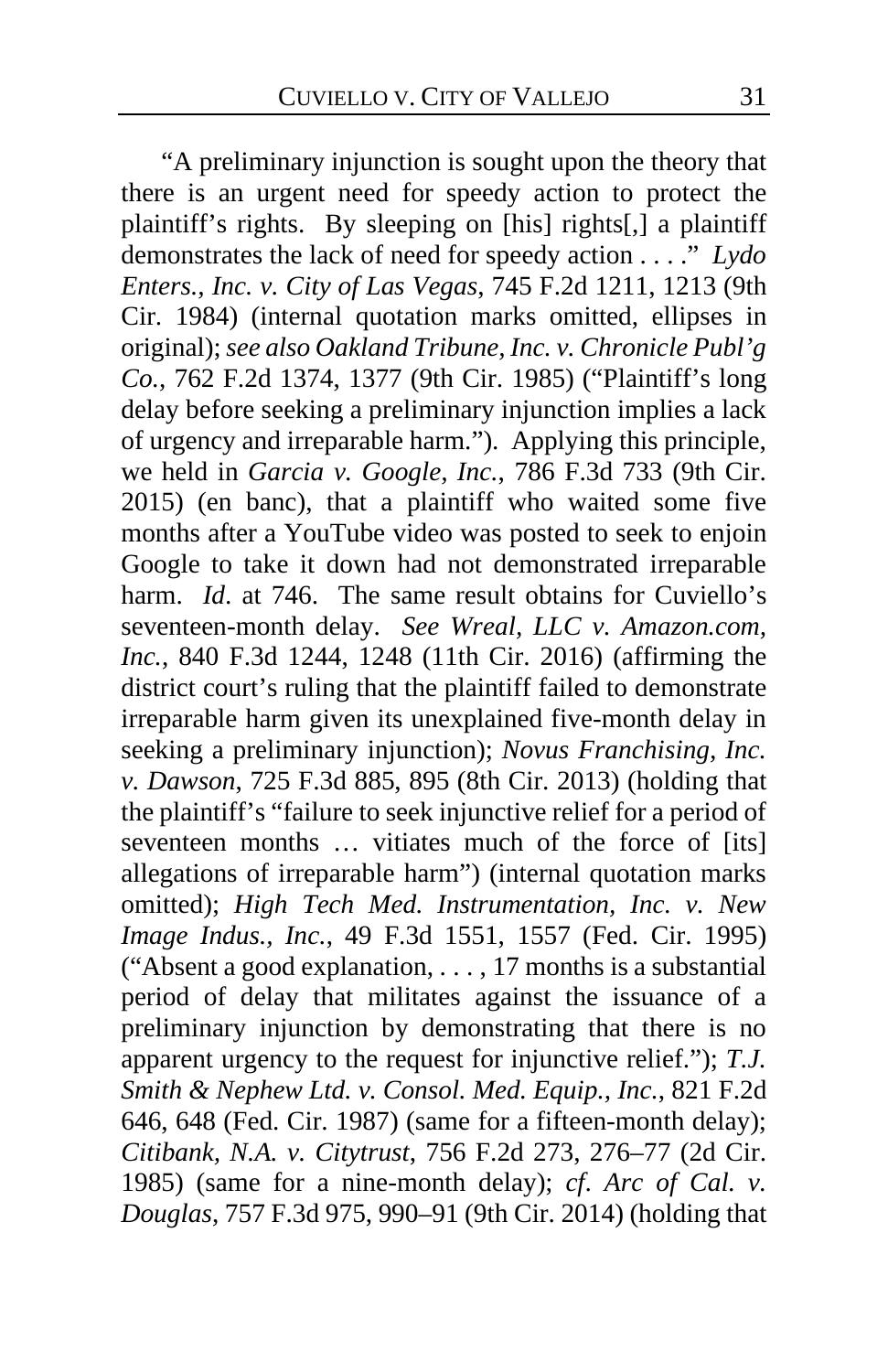a two-year delay did not defeat the plaintiff's showing of irreparable harm because "the magnitude of the potential harm bec[ame] apparent gradually," as the plaintiff suffered "various cuts in compensation, enacted over a period of time and having a cumulative impact," thus "undermining any inference that the plaintiff was sleeping on its rights") (internal quotation marks omitted).

The majority excuses Cuviello's delay on the ground that he brought his case pro se. But Cuviello was no ordinary pro se litigant, as his efforts in the district court and on appeal showed him to be a skilled and formidable advocate. In any event, as we often recognize, pro se litigants are not exempt from the ordinary rules governing the conduct of litigation. *See Tritz v. U.S. Postal Serv.*, 721 F.3d 1133, 1140 (9th Cir. 2013) ("A district court may dismiss a pro se complaint for failure to allege compliance with the [Federal Tort Claims Act's] administrative exhaustion requirement if it clearly appears that the deficiency cannot be overcome by amendment."); *Bias v. Moynihan*, 508 F.3d 1212, 1219 (9th Cir. 2007) ("The hazards which beset a layman when he seeks to represent himself are obvious. He who proceeds *pro se* with full knowledge and understanding of the risks does so with no greater rights than a litigant represented by a lawyer, and the trial court is under no obligation to become an 'advocate' for or to assist and guide the *pro se* layman through the trial thicket.") (internal quotation marks omitted); *Zivkovic v. S. Cal. Edison Co.*, 302 F.3d 1080, 1087 (9th Cir. 2002) ("Zivkovic argues that his untimely demand for a jury trial should be excused because he filed his complaint *pro se* and was unaware of the requirements of Rule 38(b). However, Zivkovic's good faith mistake as to the deadline for demanding a jury trial establishes no more than inadvertence, which is not a sufficient basis to grant relief from an untimely jury demand."); *Jacobsen v. Filler*,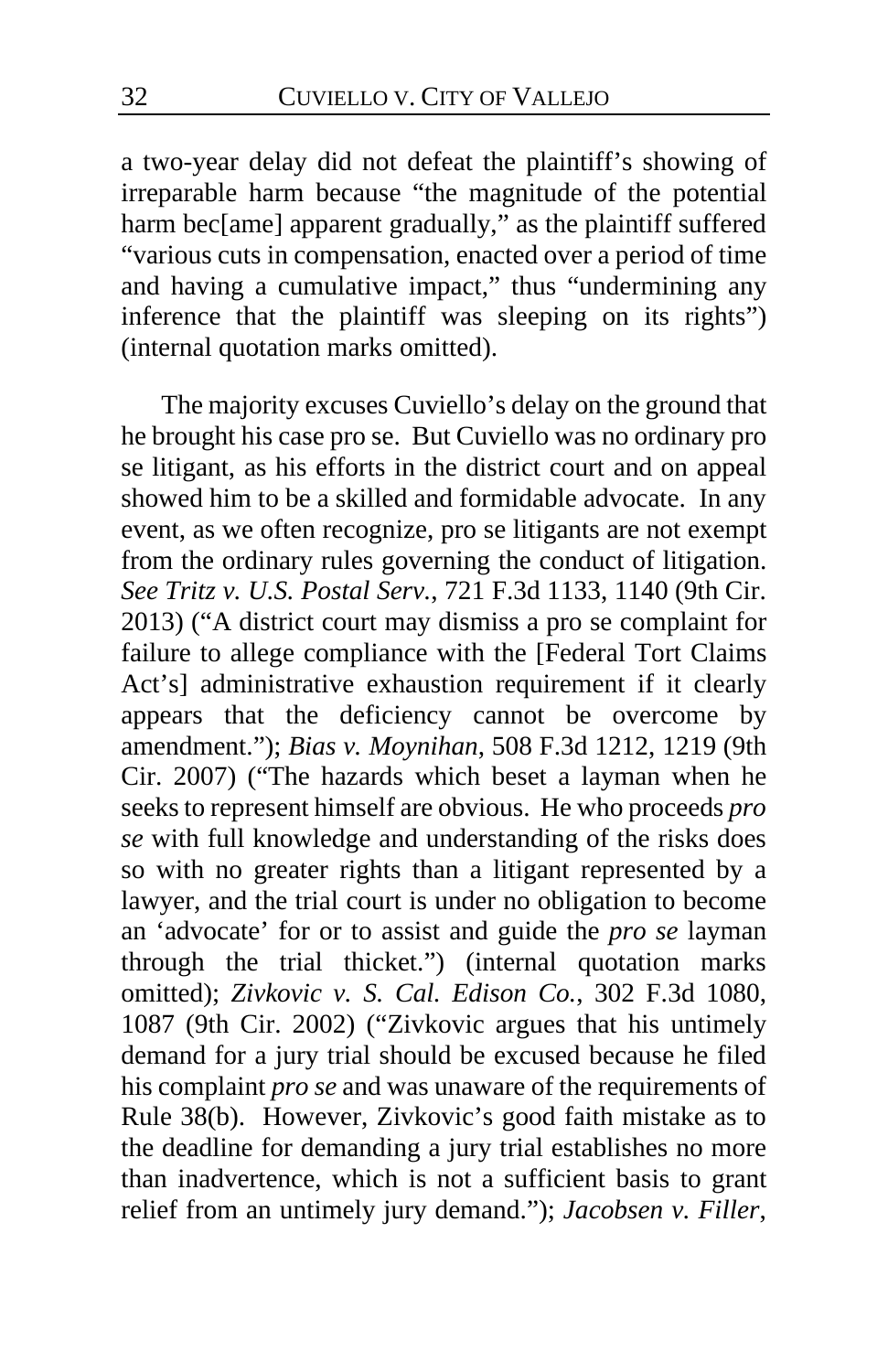790 F.2d 1362, 1364 (9th Cir. 1986) ("*[P]ro se* litigants in the ordinary civil case should not be treated more favorably than parties with attorneys of record."). The cases cited by the majority—one articulating the unexceptional proposition that pro se pleadings are construed liberally, *Hayes v. Idaho Corr. Ctr.*, 849 F.3d 1204, 1208 (9th Cir. 2017), and the other declining to impose sanctions on a pro se litigant "who act[ed] in apparent good faith," *Morris v. Tehama Cty.*, 795 F.2d 791, 795 (9th Cir. 1986)—provide no basis to excuse Cuviello's seventeen-month delay.

The majority next submits that Cuviello "was observing and documenting the enforcement of" the challenged ordinance and "tak[ing] more time than would a lawyer to build his case" during the seventeen-month delay. The point fails to persuade. Cuviello's pro se complaint alleges that on June 20, 2015, more than sixteen months before he filed suit,

> [Cuviello] utilized an electric bullhorn at the Six Flags demonstration and was subsequently told by a fellow activist … that Vallejo police officer Garcia[] had informed him that he was not allowed to use a bullhorn without first obtaining a permit for such use.

. . .

Because [Cuviello] did not want to get arrested he did not utilize the bullhorn further on June 20, 2015 . . . .

The complaint then alleges that "[Cuviello] did not utilize a bullhorn at the July 18, 2015 demonstration for fear of being arrested." And the complaint then alleges that on October 31, 2015, exactly a year before he filed suit: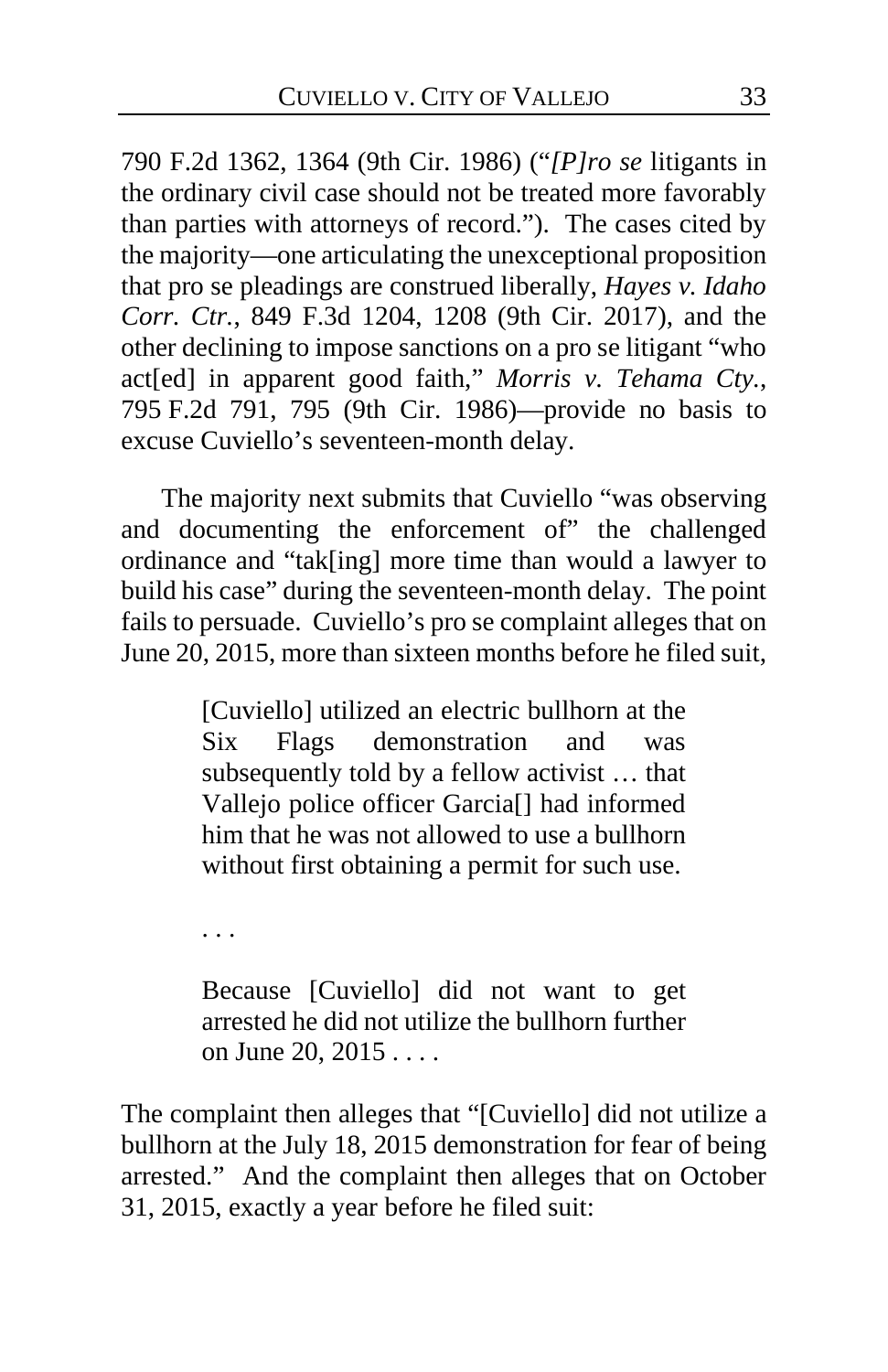[Cuviello] again attended a demonstration at Six Flags in Vallejo and utilized a bullhorn and a large screen television, . . . . [Cuviello] used the bullhorn and television for approximately 20 minutes in the presence of Defendant Officers M. Cutnick and Doe before Defendant Officers approached [Cuviello] and asked him if he had a permit to use the bullhorn. [Cuviello] replied he did not. Defendant Officer Cutnick told [Cuviello] without a permit he could not use the bullhorn. [Cuviello] asked Defendant Officer Cutnick if he would be arrested if he continued to use the bullhorn and Defendant Officer Cutnick replied no, but he would confiscate the bullhorn as evidence of a crime. (some capitalization omitted).

Cuviello received the message loud and clear: In the two demonstrations he attended in the ensuing months, he "did not bring his bullhorn based on the October 31, 2015 threat from Defendant Officer Cutnick[] that he would confiscate any bullhorn used at the demonstration without a permit." (some capitalization omitted).

So, Cuviello was warned second-hand in June 2015 that the ordinance did not allow him to use a bullhorn without a permit; he took that warning to heart by stopping his bullhorn use at the June 2015 demonstration and not using a bullhorn at the July 2015 demonstration; he was told by a police officer at the October 31, 2015 demonstration that his bullhorn would be confiscated "as evidence of a crime" if he continued to use it without obtaining a permit; and he then did not bring a bullhorn to the next two demonstrations based on the threat he received at the October 31, 2015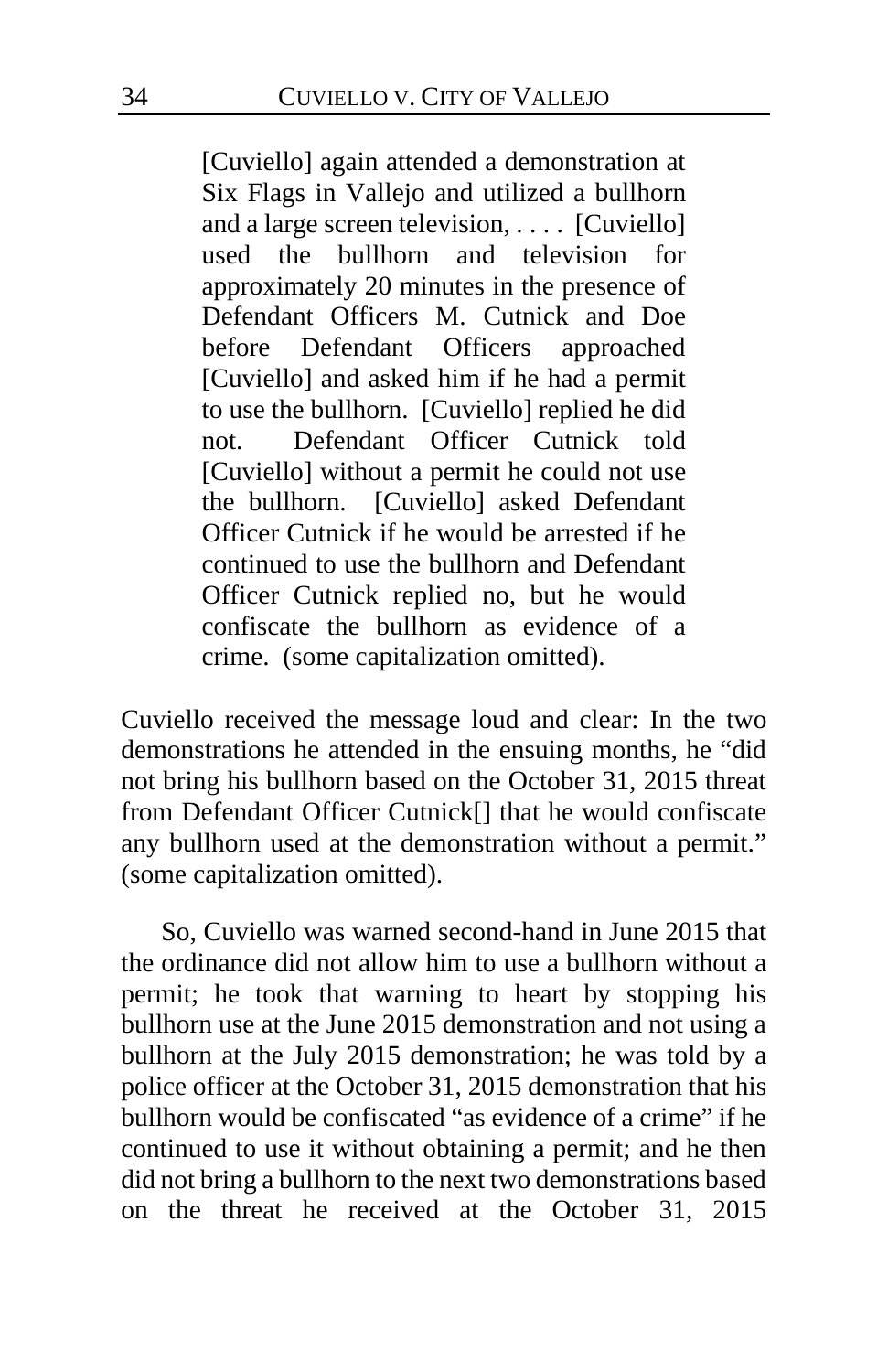demonstration. It is perfectly clear that on October 31, 2015, a year before he filed suit and seventeen months before he moved for a preliminary injunction, Cuviello had the complete factual predicate of his suit, as he knew all he needed to know about how Vallejo would enforce the ordinance. And Cuviello's complaint acknowledges that he then had the legal predicate in hand as well: "Between July 4, 2015 and September 11, 2015[, Cuviello] researched the applicable caselaw regarding the legality of using a bullhorn for free speech and believed that [the ordinance] was unconstitutional . . . ." Yet, as noted, Cuviello waited until October 31, 2016 to file suit, and then waited an additional five months after that to move for a preliminary injunction.

The record is clear: Cuviello's seventeen-month delay from when he received first-hand the officer's warning that his bullhorn would be confiscated as evidence of a crime to his moving for a preliminary injunction cannot be chalked up to a reasonable delay by a pro se litigant taking care to build his case. The only plausible explanation, rather, is that Cuviello did not see "an urgent need for speedy action to protect [his] rights." *Lydo Enters.*, 745 F.2d at 1213 (internal quotation marks omitted). Cuviello's lack of urgency was eminently reasonable, as he and his fellow demonstrators were still able to convey their message to prospective Six Flags patrons from the sidewalk adjoining the park with signs and video footage of animal mistreatment displayed on the large screen television. (It bears mention parenthetically that there is even less of an urgent need for preliminary injunctive relief now, as the California Court of Appeal ruled in June 2019, in a case in which Cuviello is a party, that the California Constitution protects his right to demonstrate in the exterior, unticketed areas of the Six Flags park, which consist of the ticket windows, a parking lot, and the walkways that connect them, and where he would have even